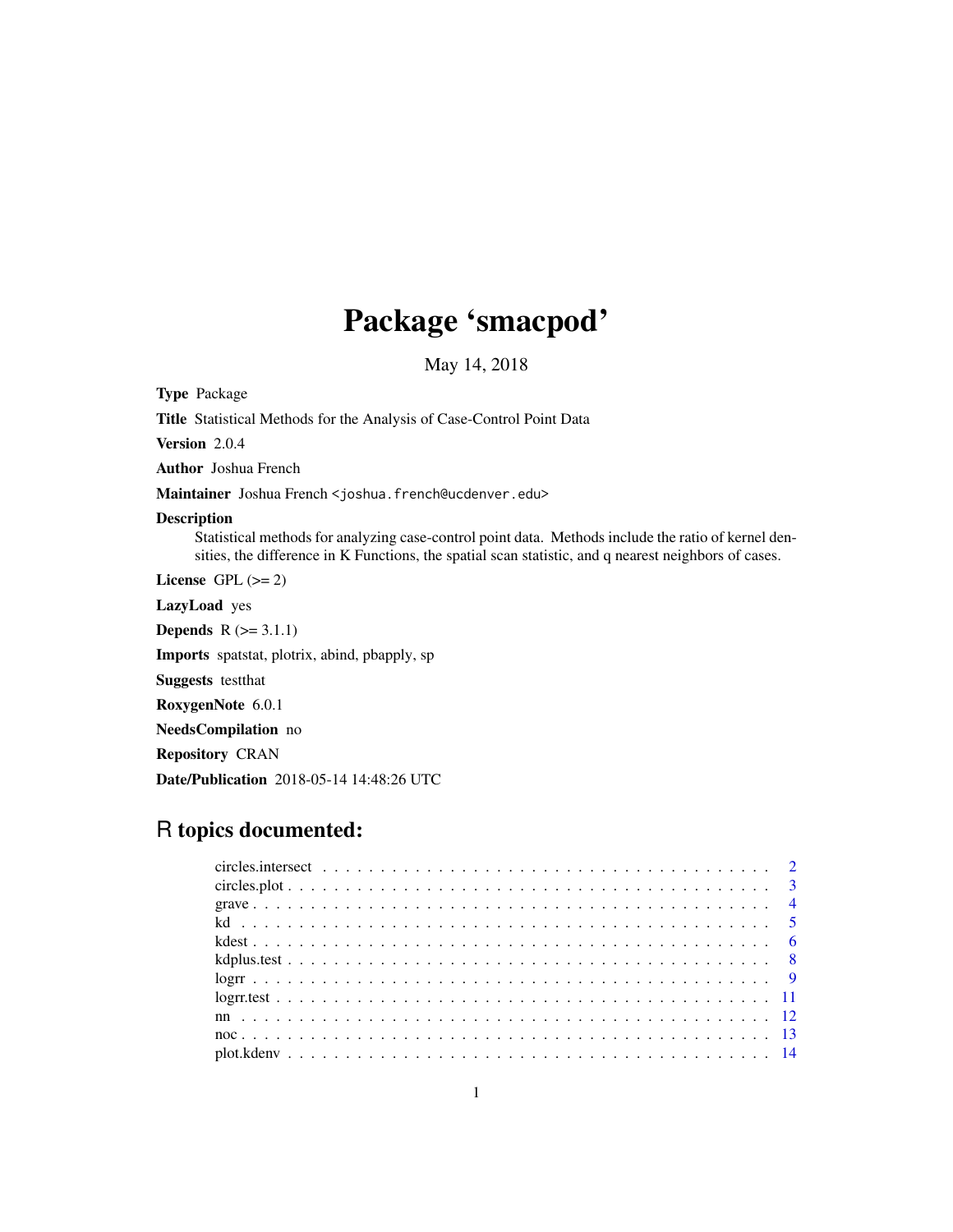<span id="page-1-0"></span>

| Index |  |  |  |  |  |  |  |  |  |  |  |  |  |  |  |  |  |  |  |  |  |
|-------|--|--|--|--|--|--|--|--|--|--|--|--|--|--|--|--|--|--|--|--|--|
|       |  |  |  |  |  |  |  |  |  |  |  |  |  |  |  |  |  |  |  |  |  |
|       |  |  |  |  |  |  |  |  |  |  |  |  |  |  |  |  |  |  |  |  |  |
|       |  |  |  |  |  |  |  |  |  |  |  |  |  |  |  |  |  |  |  |  |  |
|       |  |  |  |  |  |  |  |  |  |  |  |  |  |  |  |  |  |  |  |  |  |
|       |  |  |  |  |  |  |  |  |  |  |  |  |  |  |  |  |  |  |  |  |  |

circles.intersect *Determine whether circles intersect*

#### Description

circles.intersect determines whether circles intersect with each other.

#### Usage

```
circles.intersect(coords, r)
```
# Arguments

| coords | A matrix of coordinates with the centroid of each circle.                                                 |
|--------|-----------------------------------------------------------------------------------------------------------|
|        | A vector containing the radii of the circles. The length of r must equal the<br>number of rows of coords. |

## Details

The algorithm is based on the premise that two circles intersect if, and only if, the distance between their centroids is between the sum and the difference of their radii. I have squared the respective parts of the inequality in the implemented algorithm.

# Value

Returns a matrix of logical values indicating whether the circles intersect.

# Author(s)

Joshua French

```
# first two circles intersect each other,
# the next two circles intersect each other
# (but not the previous ones)
# the last circles doesn't intersect any other circle
co = cbind(c(1, 2, 5, 6, 9), c(1, 2, 5, 6, 9))r = c(1.25, 1.25, 1.25, 1.25, 1.25)# draw circles
circles.plot(co, r)
# confirm intersections
```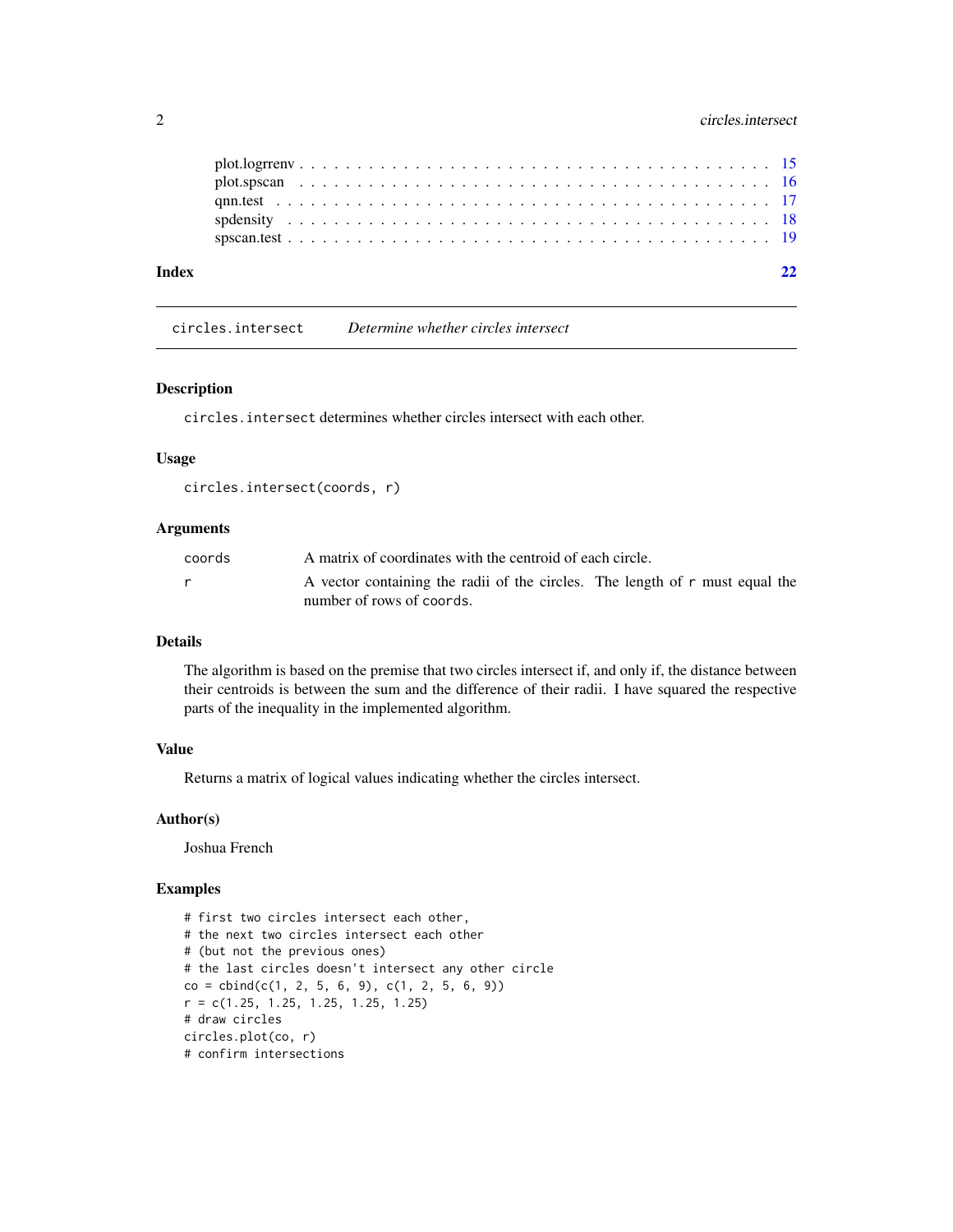# <span id="page-2-0"></span>circles.plot 3

```
circles.intersect(co, r)
# nested circles (don't intersect)
co = matrix(rep(\emptyset, 4), nrow = 2)r = c(1, 1.5)circles.plot(co, r)
circles.intersect(co, r)
```
circles.plot *Plot circles*

# Description

plot.circles creates a plot with one or more circles (or adds them to an existing plot).

#### Usage

```
circles.plot(coords, r, add = FALSE, ..., nv = 100, border = NULL,
 ccol = NA, clty = 1, density = NULL, angle = 45, clwd = 1)
```
# Arguments

| coords    | A matrix of coordinates with the centroid of each circle.                                                                                                                                             |
|-----------|-------------------------------------------------------------------------------------------------------------------------------------------------------------------------------------------------------|
| r         | A vector containing the radii of the circles. The length of r must equal the<br>number of rows of coords.                                                                                             |
| add       | A logical value indicating whether the circles should be added to an existing<br>plot. Default is FALSE.                                                                                              |
| $\ddotsc$ | Additional arguments passed to the plot function.                                                                                                                                                     |
| nv        | Number of vertices to draw the circle.                                                                                                                                                                |
| border    | A vector with the desired border of each circle. The length should either be 1<br>(in which case the border is repeated for all circles) or should match the number<br>of rows of coords.             |
| ccol      | A vector with the desired color of each circle. The length should either be 1 (in<br>which case the color is repeated for all circles) or should match the number of<br>rows of coords.               |
| clty      | A vector with the desired line type of each circle. The length should either be<br>1 (in which case the line type is repeated for all circles) or should match the<br>number of rows of coords.       |
| density   | A vector with the density for a patterned fill. The length should either be 1 (in<br>which case the density is repeated for all circles) or should match the number of<br>rows of coords. See polygon |
| angle     | A vector with the angle of a patterned fill. The length should either be 1 (in<br>which case the angle is repeated for all circles) or should match the number of<br>rows of coords. See polygon      |
| clwd      | A vector with the desired line width of each circle. The length should either be<br>1 (in which case the line width is repeated for all circles) or should match the<br>number of rows of coords.     |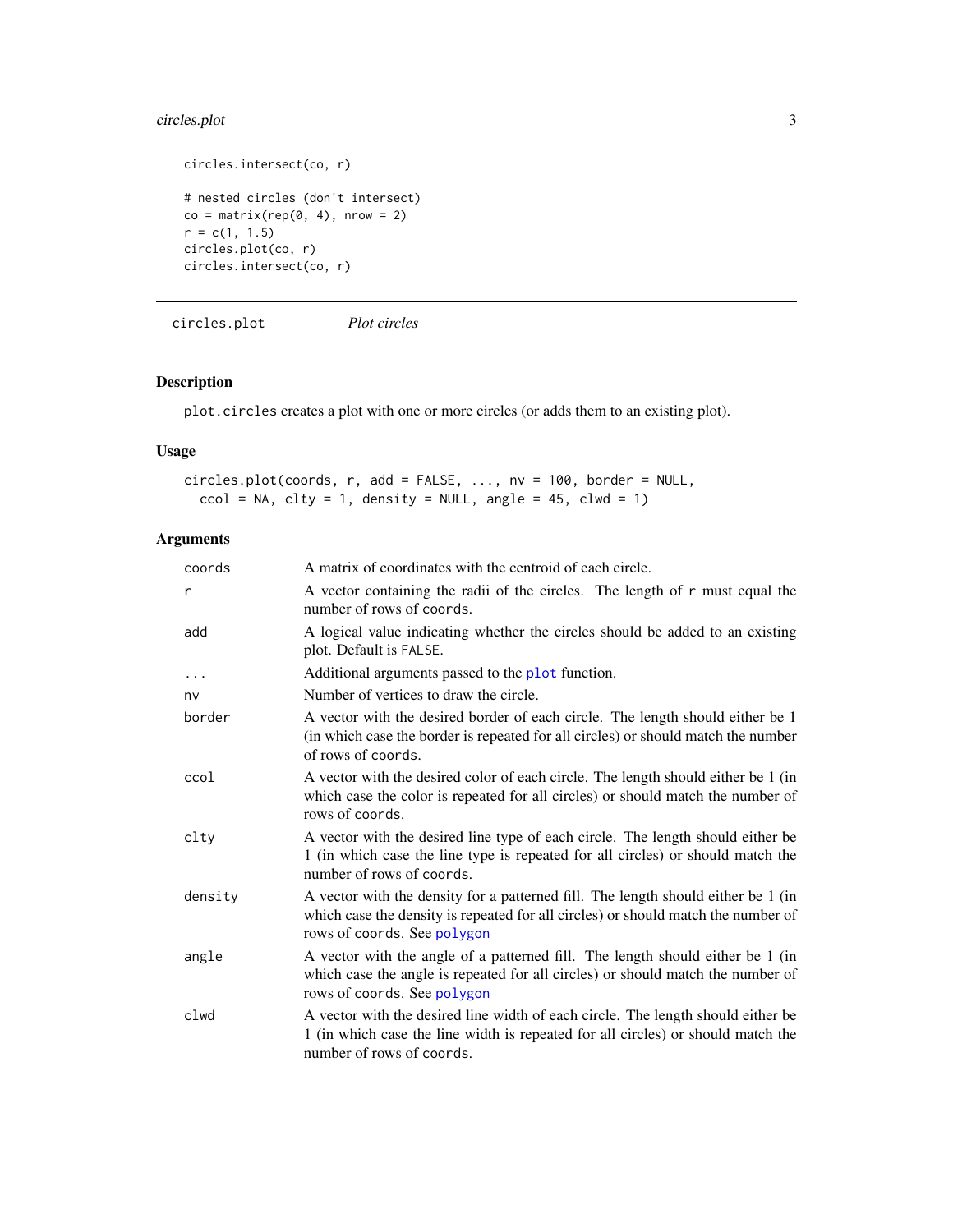#### <span id="page-3-0"></span>Author(s)

Joshua French

#### See Also

[draw.circle](#page-0-0), [polygon](#page-0-0)

#### Examples

```
co = cbind(c(1, 2, 5, 6, 9), c(1, 2, 5, 6, 9))r = c(1.25, 1.25, 1.25, 1.25, 1.25)
# draw circles
circles.plot(co, r)
circles.plot(co, r,
  ccol = c("blue", "blue", "orange", "orange", "brown"),
   density = c(10, 20, 30, 40, 50),
   angle = c(45, 135, 45, 136, 90))
```
### grave *Medieval Grave Site Data*

#### Description

This data set contains 143 observations of medieval grave site data stored as a ppp class object from the spatstat package. The data are marked as being "affected" by a tooth deformity or "unaffected" by a tooth deformity.

#### Usage

data(grave)

#### Format

ppp (planar point process) class object from the spatstat package.

#### Author(s)

Joshua French

#### Source

Waller, L.A. and Gotway, C.A. (2005). Applied Spatial Statistics for Public Health Data. Hoboken, NJ: Wiley.

#### See Also

[ppp](#page-0-0)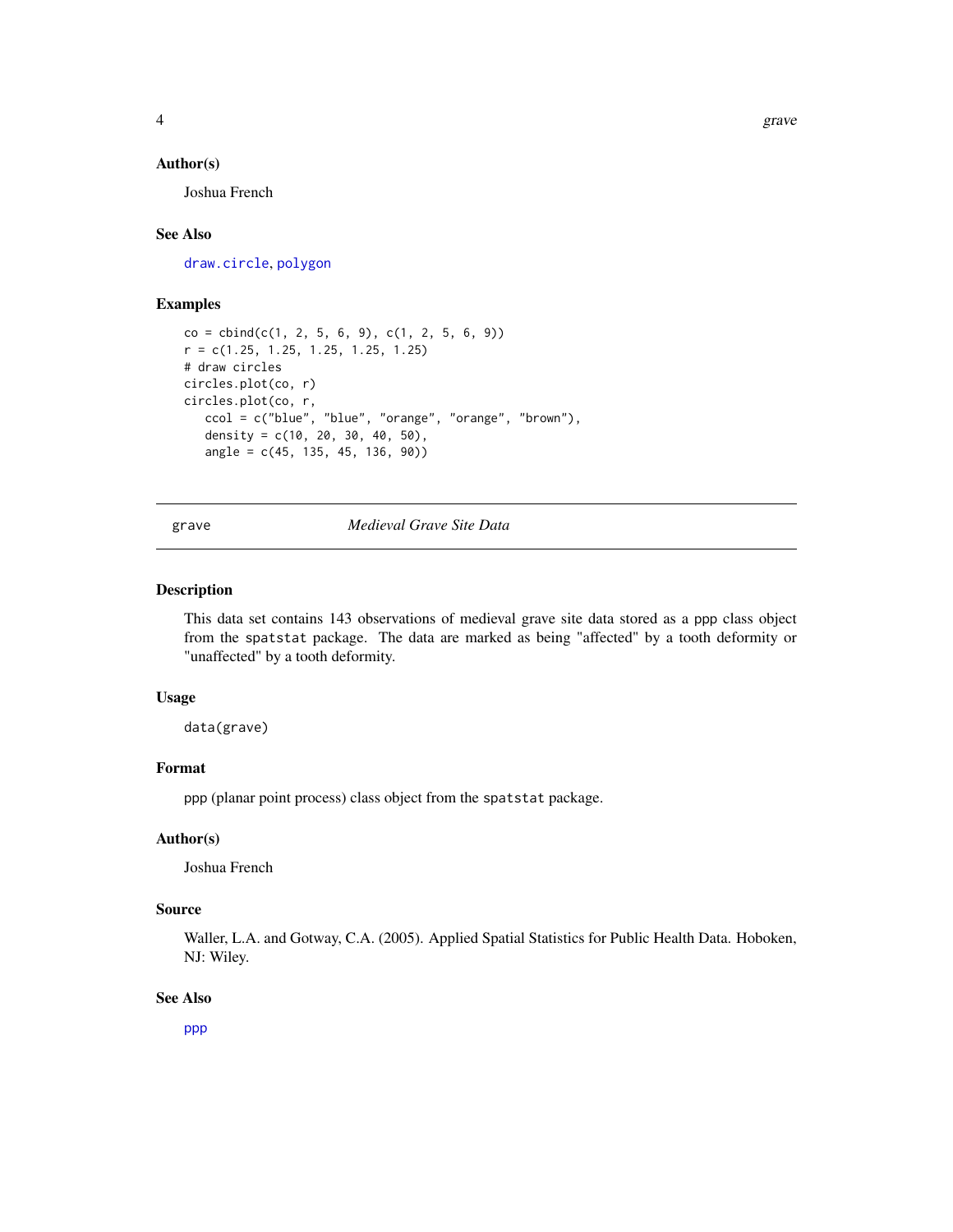<span id="page-4-0"></span>kd determines the difference in estimated K functions for a set of cases and controls.

#### Usage

```
kd(x, case = 2, r = NULL, rmax = rmax, breaks = NULL,correction = c("border", "isotropic", "Ripley", "translate"),
 nlarge = 3000, domain = NULL, var.approx = FALSE, ratio = FALSE)
```
# Arguments

| X          | A ppp object from the spatstat package with marks for the case and control<br>groups.                                                                                                                                                                                                                      |
|------------|------------------------------------------------------------------------------------------------------------------------------------------------------------------------------------------------------------------------------------------------------------------------------------------------------------|
| case       | The position of the name of the "case" group in levels (x\$marks). The default<br>is 2. x\$marks is assumed to be a factor. Automatic conversion is attempted if it<br>is not.                                                                                                                             |
| r          | Optional. Vector of values for the argument r at which $K(r)$ should be evalu-<br>ated. Users are advised <i>not</i> to specify this argument; there is a sensible default.<br>If necessary, specify rmax.                                                                                                 |
| rmax       | Optional. Maximum desired value of the argument $r$ .                                                                                                                                                                                                                                                      |
| breaks     | This argument is for internal use only.                                                                                                                                                                                                                                                                    |
| correction | Optional. A character vector containing any selection of the options "none",<br>"border", "bord.modif", "isotropic", "Ripley", "translate", "translation",<br>"rigid", "none", "good" or "best". It specifies the edge correction(s) to be<br>applied. Alternatively correction="all" selects all options. |
| nlarge     | Optional. Efficiency threshold. If the number of points exceeds nlarge, then<br>only the border correction will be computed (by default), using a fast algorithm.                                                                                                                                          |
| domain     | Optional. Calculations will be restricted to this subset of the window. See De-<br>tails of Kest.                                                                                                                                                                                                          |
| var.approx | Logical. If TRUE, the approximate variance of $\hat{K}(r)$ under CSR will also be<br>computed.                                                                                                                                                                                                             |
| ratio      | Logical. If TRUE, the numerator and denominator of each edge-corrected esti-<br>mate will also be saved, for use in analysing replicated point patterns.                                                                                                                                                   |
|            |                                                                                                                                                                                                                                                                                                            |

# Details

This function relies internally on the [Kest](#page-0-0) and [eval.fv](#page-0-0) functions from the spatstat package. The arguments are essentially the same as the [Kest](#page-0-0) function, and the user is referred there for more details about the various arguments.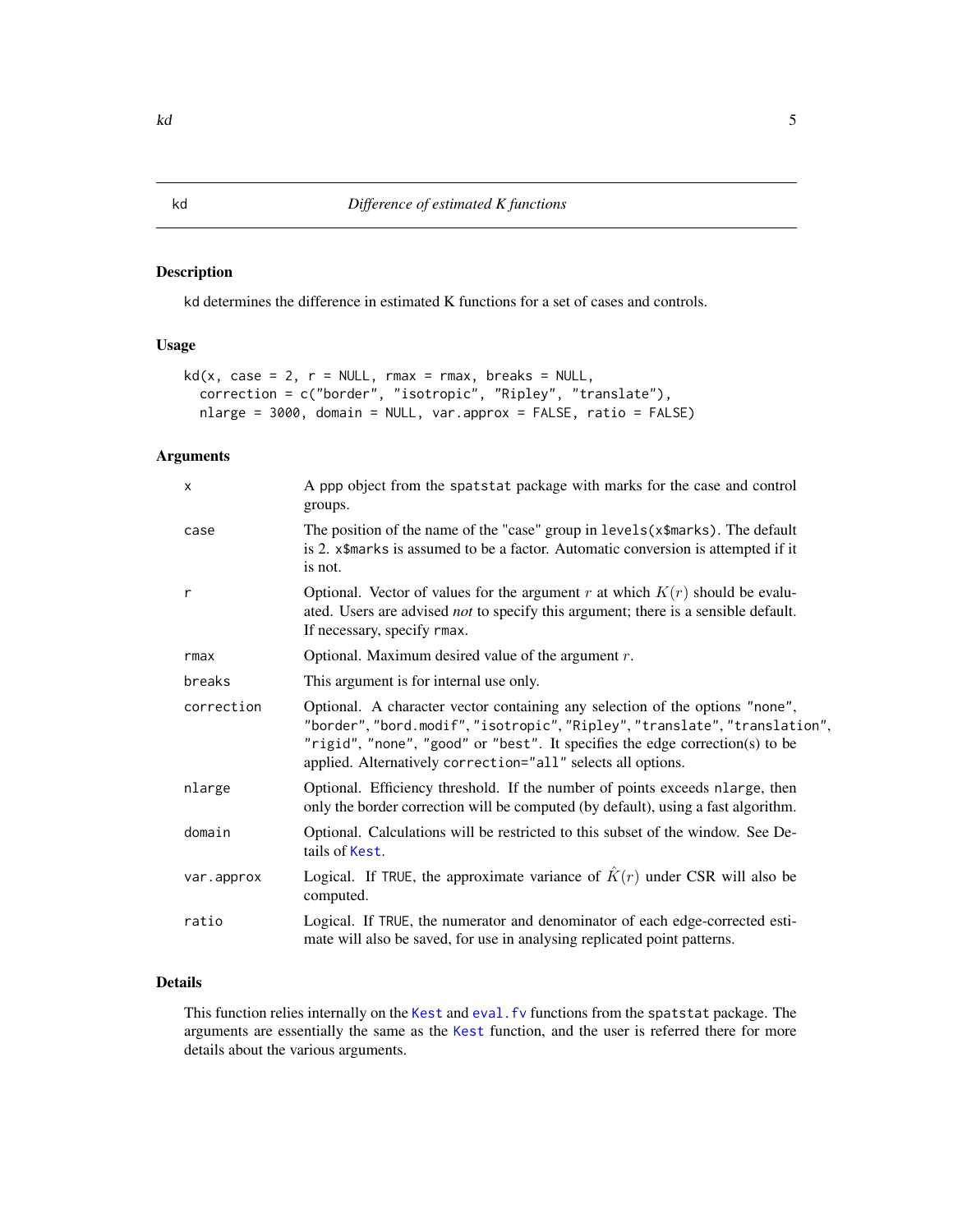# <span id="page-5-0"></span>Value

Returns an fv object. See documentation for spatstat::Kest.

#### Author(s)

Joshua French

# References

Waller, L.A. and Gotway, C.A. (2005). Applied Spatial Statistics for Public Health Data. Hoboken, NJ: Wiley.

# See Also

[Kest](#page-0-0), [eval.fv](#page-0-0)

#### Examples

```
data(grave)
# kd = kd(grave)
# plot(kd)
```
<span id="page-5-1"></span>kdest *Difference of estimated K functions*

# Description

kdest determines the difference in estimated K functions for a set of cases and controls. Tolerance envelopes can also be produced.

### Usage

```
kdest(x, case = 2, nsim = 0, level = 0.95, r = NULL, r = NULL,
 breaks = NULL, correction = c("border", "isotropic", "Ripley",
  "translate"), nlarge = 3000, domain = NULL, var.approx = FALSE,
 ratio = FALSE)
```
# Arguments

| X    | A ppp object from the spatstat package with marks for the case and control<br>groups.                                                                                                                                                 |
|------|---------------------------------------------------------------------------------------------------------------------------------------------------------------------------------------------------------------------------------------|
| case | The position of the name of the "case" group in levels (x\$marks). The default<br>is 2. x\$marks is assumed to be a factor. Automatic conversion is attempted if it<br>is not.                                                        |
| nsim | An non-negative integer. Default is 0. The difference in estimated K functions<br>will be calculated for nsim data sets generated under the random labeling hy-<br>pothesis. These will be used to construct the tolerance envelopes. |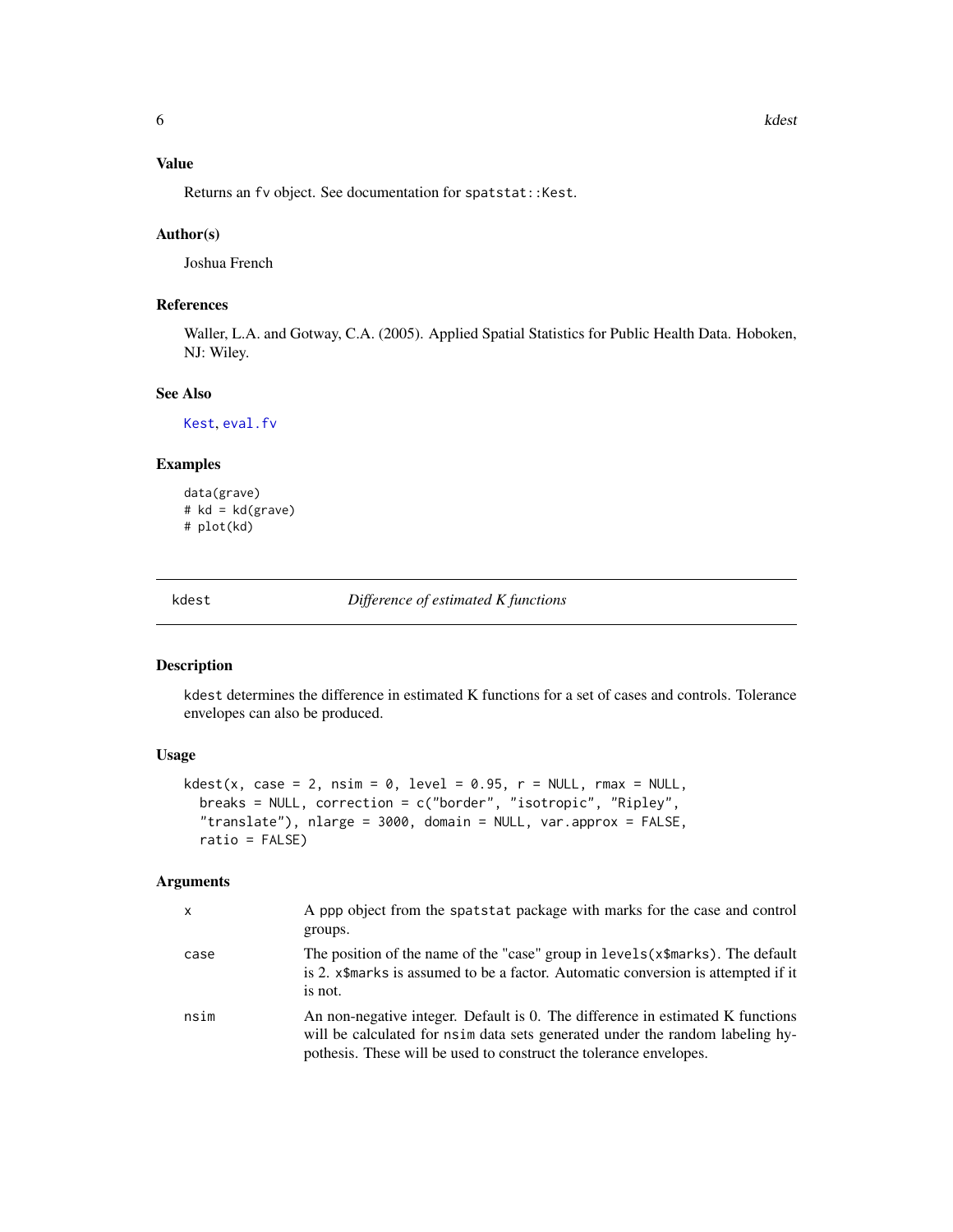<span id="page-6-0"></span>kdest to the control of the control of the control of the control of the control of the control of the control of the control of the control of the control of the control of the control of the control of the control of the

| level        | Level of tolerance envelopes. Ignored if nsimes 0.                                                                                                                                                                                                                                                    |
|--------------|-------------------------------------------------------------------------------------------------------------------------------------------------------------------------------------------------------------------------------------------------------------------------------------------------------|
| $\mathsf{r}$ | Optional. Vector of values for the argument r at which $K(r)$ should be evalu-<br>ated. Users are advised <i>not</i> to specify this argument; there is a sensible default.<br>If necessary, specify rmax.                                                                                            |
| rmax         | Optional. Maximum desired value of the argument $r$ .                                                                                                                                                                                                                                                 |
| breaks       | This argument is for internal use only.                                                                                                                                                                                                                                                               |
| correction   | Optional. A character vector containing any selection of the options "none",<br>"border","bord.modif","isotropic","Ripley","translate","translation",<br>"rigid", "none", "good" or "best". It specifies the edge correction(s) to be<br>applied. Alternatively correction="all" selects all options. |
| nlarge       | Optional. Efficiency threshold. If the number of points exceeds nlarge, then<br>only the border correction will be computed (by default), using a fast algorithm.                                                                                                                                     |
| domain       | Optional. Calculations will be restricted to this subset of the window. See De-<br>tails of Kest.                                                                                                                                                                                                     |
| var.approx   | Logical. If TRUE, the approximate variance of $\hat{K}(r)$ under CSR will also be<br>computed.                                                                                                                                                                                                        |
| ratio        | Logical. If TRUE, the numerator and denominator of each edge-corrected esti-<br>mate will also be saved, for use in analysing replicated point patterns.                                                                                                                                              |

# Details

This function relies internally on the [Kest](#page-0-0) and eval. fv functions from the spatstat package. The arguments are essentially the same as the [Kest](#page-0-0) function, and the user is referred there for more details about the various arguments.

# Value

Returns a kdenv object. See documentation for spatstat::Kest.

# Author(s)

Joshua French

#### References

Waller, L.A. and Gotway, C.A. (2005). Applied Spatial Statistics for Public Health Data. Hoboken, NJ: Wiley.

#### See Also

[Kest](#page-0-0), [eval.fv](#page-0-0)

```
data(grave)
kd1 = kdest(grave)
plot(kd1, iso ~ r, ylab = "difference", legend = FALSE, main = "")
kd2 = kdest(grave, nsim = 9, level = 0.8)plot(kd2)
```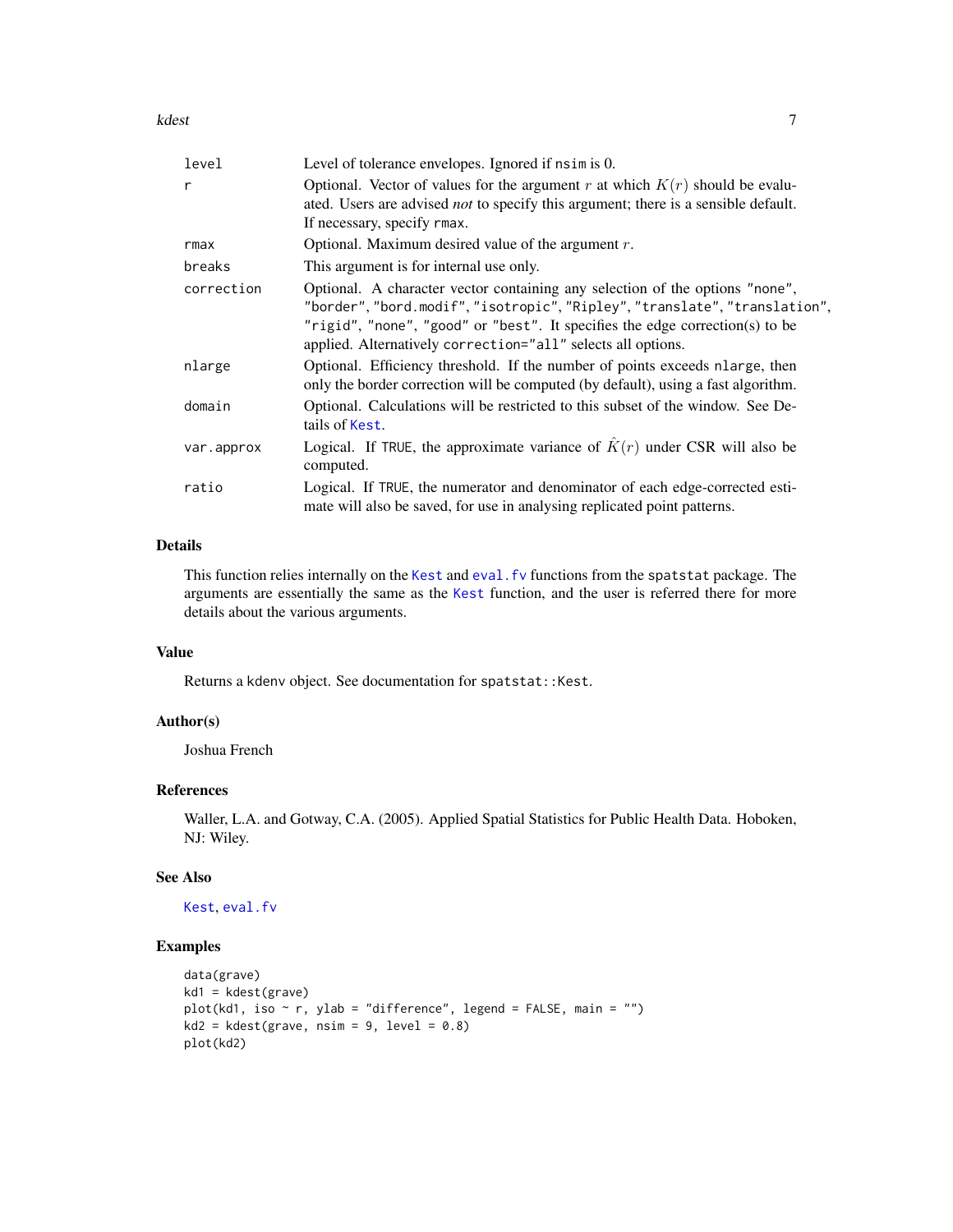<span id="page-7-0"></span>

kdplus. test performs a global test of clustering for comparing cases and controls using the method of Diggle and Chetwynd (1991). It relies on the difference in estimated K functions.

## Usage

kdplus.test(x)

# Arguments

x A kdenv object from the kdest function.

### Value

A list providing the observed test statistic (kdplus) and the estimate p-value pvalue.

#### Author(s)

Joshua French

# References

Waller, L.A. and Gotway, C.A. (2005). Applied Spatial Statistics for Public Health Data. Hoboken, NJ: Wiley. Diggle, Peter J., and Amanda G. Chetwynd. "Second-order analysis of spatial clustering for inhomogeneous populations." Biometrics (1991): 1155-1163.

#### See Also

[kdest](#page-5-1)

```
data(grave)
kdsim = kdest(grave, nsim = 9)
kdplus.test(kdsim)
```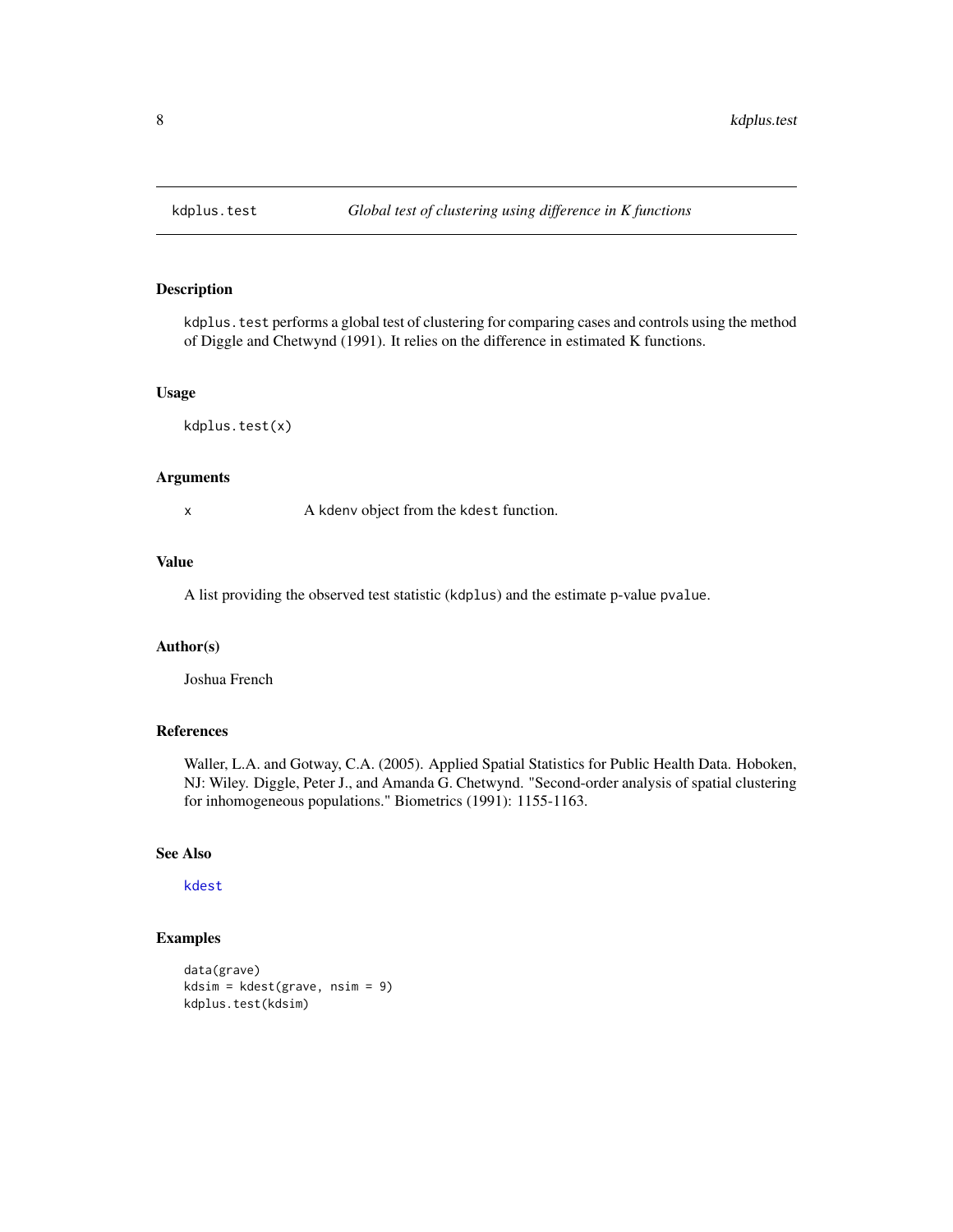<span id="page-8-1"></span><span id="page-8-0"></span>logrr computes the log ratio of spatial density functions for cases and controls. The numerator in this ratio is related to the "cases" and the denominator to the "controls". If  $nsim > 0$ , then pointwise tolerance intervals are used to assess potential clustering of cases and controls relative to each other.

# Usage

```
logrr(x, sigma = NULL, sigmacon = NULL, case = 2, nsim = 0,level = 0.9, alternative = "two.sided", ..., bways = list(),weights = NULL, edge = TRUE, varcov = NULL, at = "pixels",
  leaveoneout = TRUE, adjust = 1, diggle = FALSE, kernel = "gaussian",
  scalekernel = is.character(kernel), positive = FALSE, verbose = TRUE)
```
#### Arguments

| x           | Point pattern (object of class "ppp").                                                                                                                                                                                                                              |
|-------------|---------------------------------------------------------------------------------------------------------------------------------------------------------------------------------------------------------------------------------------------------------------------|
| sigma       | Standard deviation of isotropic smoothing kernel for cases. Either a numerical<br>value, or a function that computes an appropriate value of sigma.                                                                                                                 |
| sigmacon    | Standard deviation of isotropic smoothing kernel for controls. Default is the<br>same as sigma.                                                                                                                                                                     |
| case        | The position of the name of the "case" group in levels (x\$marks). The default<br>is 2. x\$marks is assumed to be a factor. Automatic conversion is attempted if it<br>is not.                                                                                      |
| nsim        | The number of simulated data sets from which to construct the tolerance inter-<br>vals under the random labeling hypothesis. Default is 0 (i.e., no intervals).                                                                                                     |
| level       | The tolerance level used for the pointwise tolerance intervals.                                                                                                                                                                                                     |
| alternative | The direction of the significance test to identify potential clusters using a Monte<br>Carlo test based on the pointwise tolerance intervals. Default is "two.sided"<br>(logrr $!= 0$ ). The values "less" (logrr < 0) and "greater" (logrr > 0) are also<br>valid. |
| .           | Additional arguments passed to pixellate. ppp and as . mask to determine the<br>pixel resolution, or passed to sigma if it is a function.                                                                                                                           |
| bwargs      | A list of arguments for the bandwidth function supplied to sigma and sigmacon,<br>if applicable.                                                                                                                                                                    |
| weights     | Optional weights to be attached to the points. A numeric vector, numeric matrix,<br>an expression, or a pixel image.                                                                                                                                                |
| edge        | Logical value indicating whether to apply edge correction.                                                                                                                                                                                                          |
| varcov      | Variance-covariance matrix of anisotropic smoothing kernel. Incompatible with<br>sigma.                                                                                                                                                                             |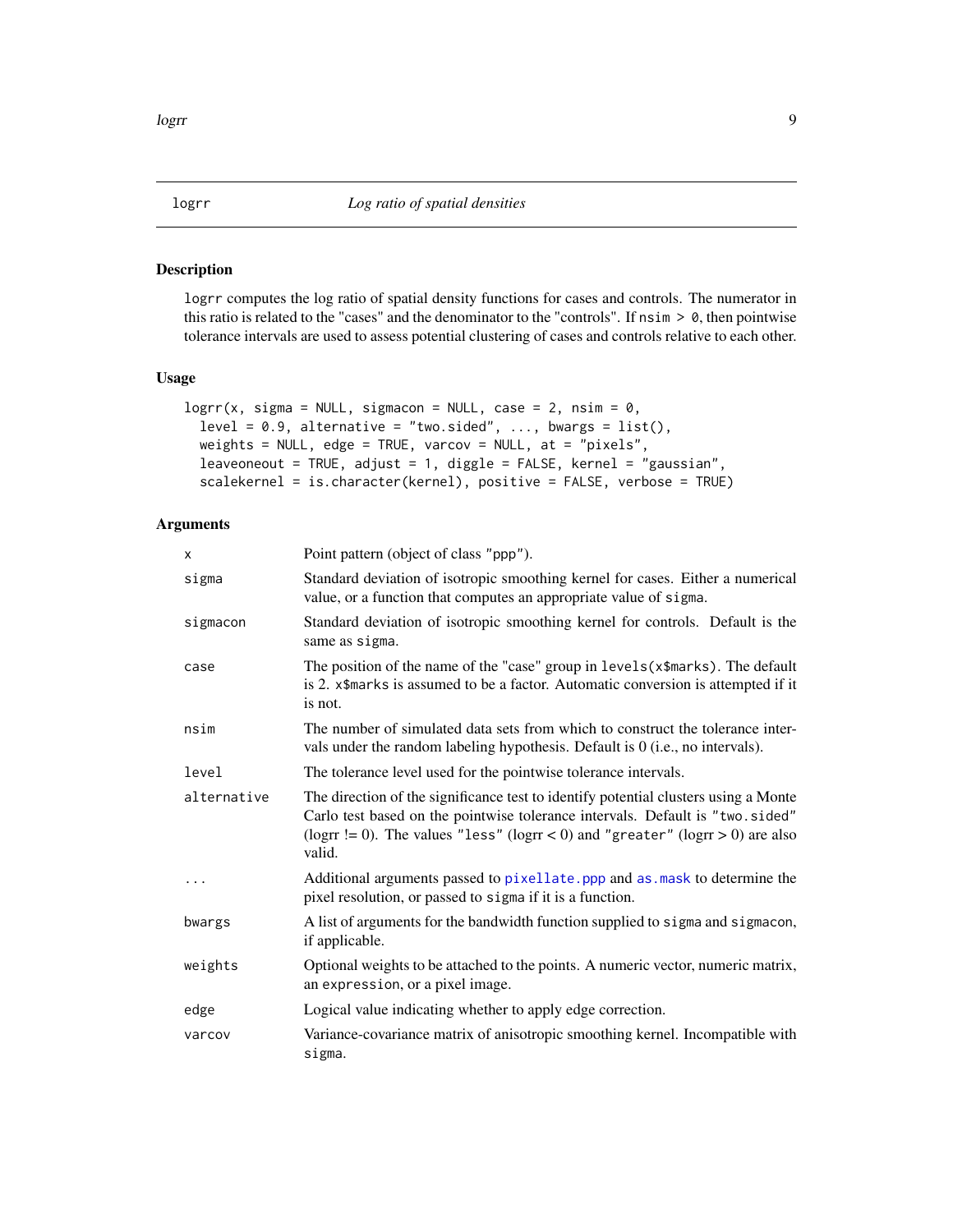| at          | String specifying whether to compute the intensity values at a grid of pixel lo-<br>cations (at="pixels") or only at the points of x (at="points").                                                                                                                                                                                       |
|-------------|-------------------------------------------------------------------------------------------------------------------------------------------------------------------------------------------------------------------------------------------------------------------------------------------------------------------------------------------|
| leaveoneout | Logical value indicating whether to compute a leave-one-out estimator. Appli-<br>cable only when at="points".                                                                                                                                                                                                                             |
| adjust      | Optional. Adjustment factor for the smoothing parameter.                                                                                                                                                                                                                                                                                  |
| diggle      | Logical. If TRUE, use the Jones-Diggle improved edge correction, which is more<br>accurate but slower to compute than the default correction.                                                                                                                                                                                             |
| kernel      | The smoothing kernel. A character string specifying the smoothing kernel (cur-<br>rent options are "gaussian", "epanechnikov", "quartic" or "disc"), or a<br>pixel image (object of class "im") containing values of the kernel, or a function $(x, y)$<br>which yields values of the kernel.                                             |
| scalekernel | Logical value. If scalekernel=TRUE, then the kernel will be rescaled to the<br>bandwidth determined by sigma and varcov: this is the default behaviour when<br>kernel is a character string. If scalekernel=FALSE, then sigma and varcov<br>will be ignored: this is the default behaviour when kernel is a function or a<br>pixel image. |
| positive    | Logical value indicating whether to force all density values to be positive num-<br>bers. Default is FALSE.                                                                                                                                                                                                                               |
| verbose     | Logical value indicating whether to issue warnings about numerical problems<br>and conditions.                                                                                                                                                                                                                                            |
|             |                                                                                                                                                                                                                                                                                                                                           |

#### **Details**

The plot function makes it easy to visualize the log ratio of spatial densities (if nsim  $= 0$ ) or the regions where the log ratio deviates farther from than what is expected under the random labeling hypothesis (i.e., the locations of potential clustering). The shaded regions indicate the locations of potential clustering.

The two.sided alternative test assesses whether the observed ratio of log densities deviates more than what is expected under the random labeling hypothesis. When the test is significant, this suggests that the cases and controls are clustered, relative to the other. The greater alternative assesses whehter the cases are more clustered than the controls. The less alternative assesses whether the controls are more clustered than the cases. If the estimated density of the case or control group becomes too small, this function may produce warnings due to numerical underflow. Increasing the bandwidth (sigma) may help.

#### Value

The function produces an object of type logrrenv. Its components are similar to those returned by the density.ppp function from the spatstat package, with the intensity values replaced by the log ratio of spatial densities of f and g. Includes an array simr of dimension  $c(nx, ny, nsim + 1)$ , where nx and ny are the number of x and y grid points used to estimate the spatial density.  $\sinh[\,,\,1\,]$  is the log ratio of spatial densities for the observed data, and the remaining nsim elements in the third dimension of the array are the log ratios of spatial densities from a new ppp simulated under the random labeling hypothesis.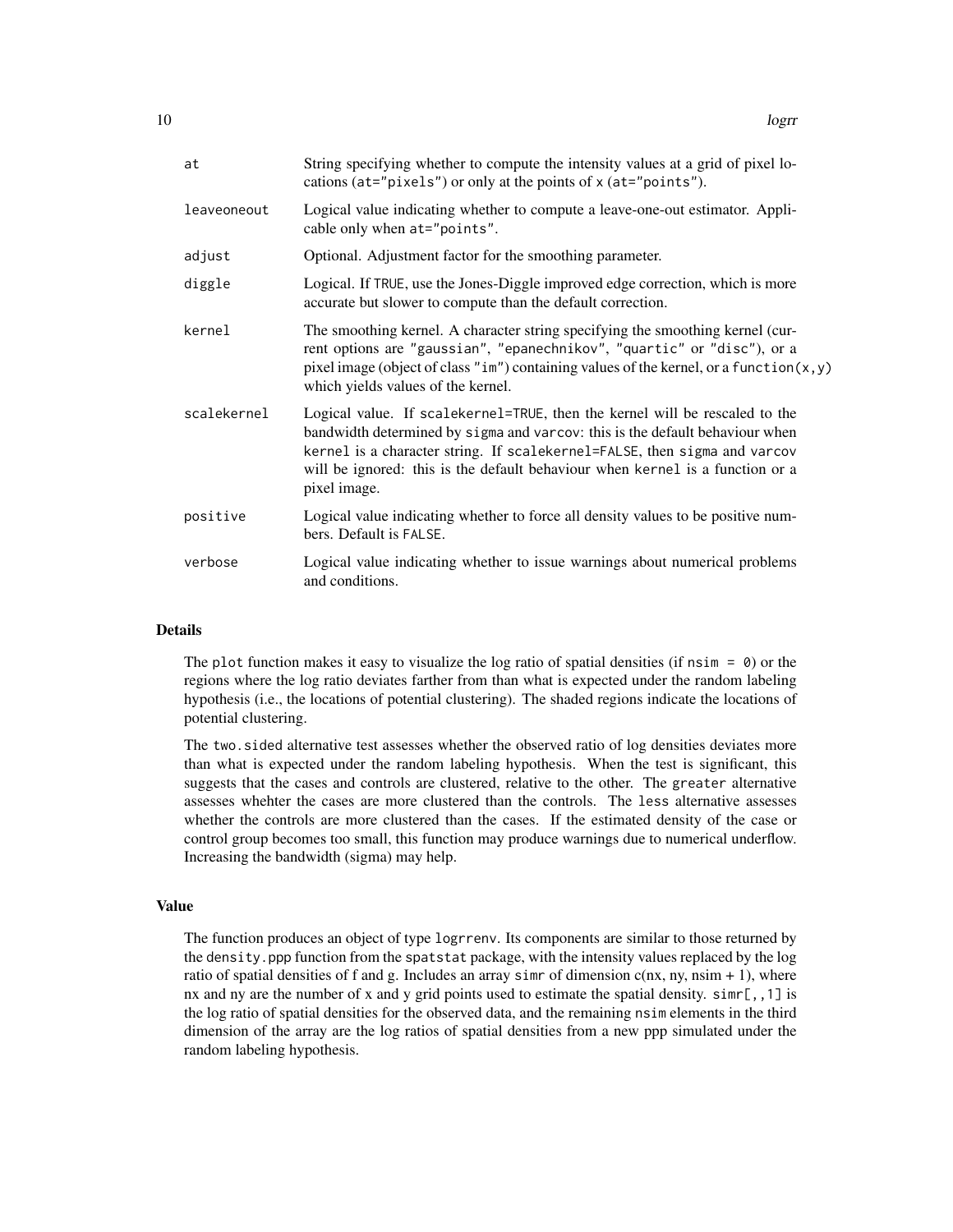#### <span id="page-10-0"></span>logratest to the control of the control of the control of the control of the control of the control of the control of the control of the control of the control of the control of the control of the control of the control of

#### Author(s)

Joshua French (and a small chunk by the authors of the [density.ppp](#page-0-0)) function for consistency with the default behavior of that function)

# References

Waller, L.A. and Gotway, C.A. (2005). Applied Spatial Statistics for Public Health Data. Hoboken, NJ: Wiley.

Kelsall, Julia E., and Peter J. Diggle. "Kernel estimation of relative risk." Bernoulli (1995): 3-16.

Kelsall, Julia E., and Peter J. Diggle. "Non-parametric estimation of spatial variation in relative risk." Statistics in Medicine 14.21-22 (1995): 2335-2342.

## Examples

```
data(grave)
r = logrr(grave)plot(r)
r2 = logrr(grave, sigma = spatstat::bw.scott)
plot(r2)
rsim = logrr(grave, nsim = 9)
plot(rsim)
```
logrr.test *Global test of clustering using log ratio of spatial densities*

# Description

logrr.test performs a global test of clustering for comparing cases and controls using the log ratio of spatial densities based on the method of Kelsall and Diggle (1995).

#### Usage

```
logrr.test(x)
```
#### Arguments

x An logrrenv object from the [logrr](#page-8-1) function.

#### Value

A list providing the observed test statistic (islogrr) and the estimated p-value (pvalue).

#### Author(s)

Joshua French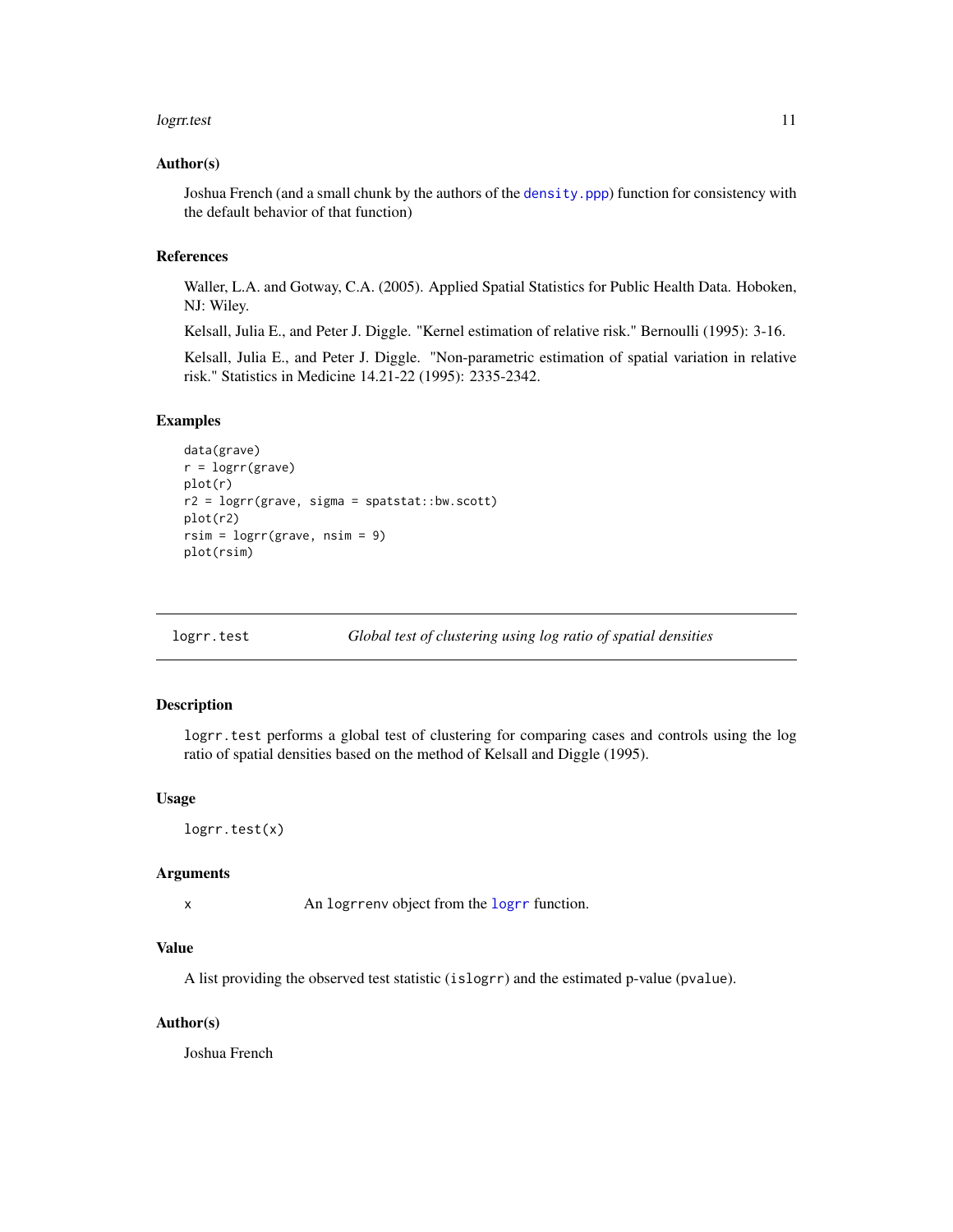#### <span id="page-11-0"></span>References

Waller, L.A. and Gotway, C.A. (2005). Applied Spatial Statistics for Public Health Data. Hoboken, NJ: Wiley.

Kelsall, Julia E., and Peter J. Diggle. "Non-parametric estimation of spatial variation in relative risk." Statistics in Medicine 14.21-22 (1995): 2335-2342.

# Examples

```
data(grave)
logrrenv = logrr(grave, nsim = 9)
logrr.test(logrrenv)
```
nn *Determine nearest neighbors*

# Description

nn determines the nearest neighbors for a set of observations based on a distance matrix.

#### Usage

 $nn(d, k, method = "c", self = FALSE)$ 

#### Arguments

| d      | A square distance matrix for the coordinates of interest.                                                                                                                                                                                                                                                                                                                                 |
|--------|-------------------------------------------------------------------------------------------------------------------------------------------------------------------------------------------------------------------------------------------------------------------------------------------------------------------------------------------------------------------------------------------|
| k      | The number of neighbors to return (if method = $"c"$ ) or the distance for which<br>observations are considered neighbors (if method $=$ "d").                                                                                                                                                                                                                                            |
| method | The method of determining the neighbors. The default is "c", specifying that<br>the k nearest neighbors (the number of neighbors) for each observation should<br>be returned. The alternative is "d", meaning that neighbors are determined by<br>their distance from an observation. In that case, two observations are neighbors<br>if their separation distance is less or equal to k. |
| self   | A logical indicating whether an observation is a neighbor with itself. The default<br>is FALSE.                                                                                                                                                                                                                                                                                           |

# Details

This function determine nearest neighbors in two ways: 1. number of neighbors or 2. distance.

If method = "c", then k specifies the total number of neighbors to return for each observation.

If method = "d", then k specifies the maximum distance for which an observation is considered a neighbor.

The function returns the neighbors for each observation.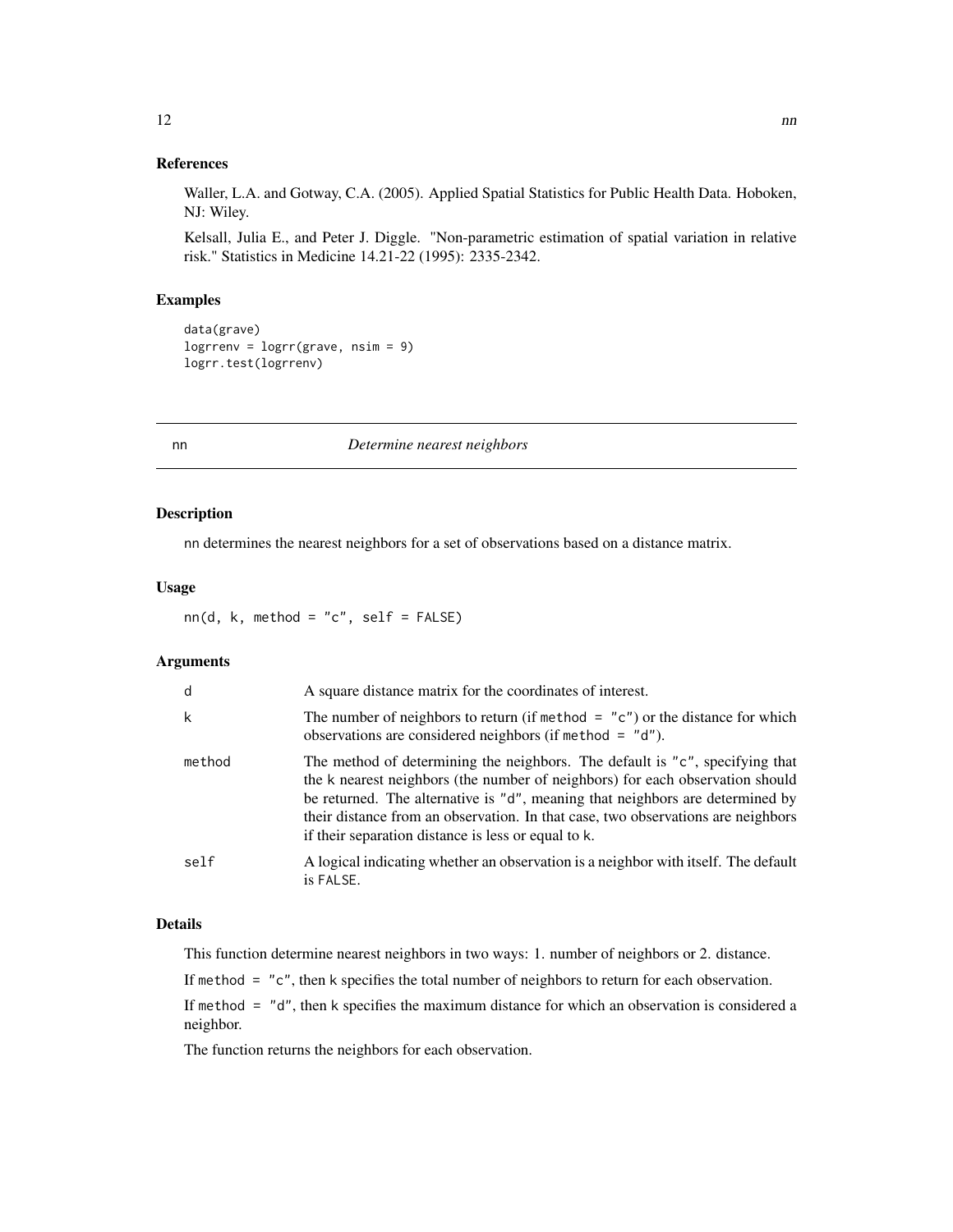<span id="page-12-0"></span> $\Gamma$  13

#### Value

Returns a list with the nearest neighbors of each observation. For each element of the list, the indices order neighbors from nearest to farthest.

## Author(s)

Joshua French

### Examples

```
data(grave)
# make distance matrix
d = as.matrix(dist(cbind(grave$x, grave$y)))
# 3 nearest neighbors
nnc = nn(d, k = 3, method = "c")
# nearest neighbors within k units of each observation
nnd = nn(d, k = 200, method = "d")
```
#### noc *Determine non-overlapping clusters*

#### Description

Determine non-overlapping clusters from a list of potential clusters.

#### Usage

 $noc(x)$ 

#### Arguments

x A list containing the potential clusters.

#### Details

The function takes a list of potential clusters. Each element of the list contains a potential cluster. The potential clusters are defined by the location indices of the regions comprising the clusters. Starting with the first potential cluster, the function excludes every potential cluster that intersects the first (any potential cluster that shares indices). Moving onto the next non-overlapping cluster, the process is repeated. The function returns the indices (in the list of clusters) of the clusters that do not overlap.

# Value

A vector with the list indices of the non-overlapping clusters.

#### Author(s)

Joshua French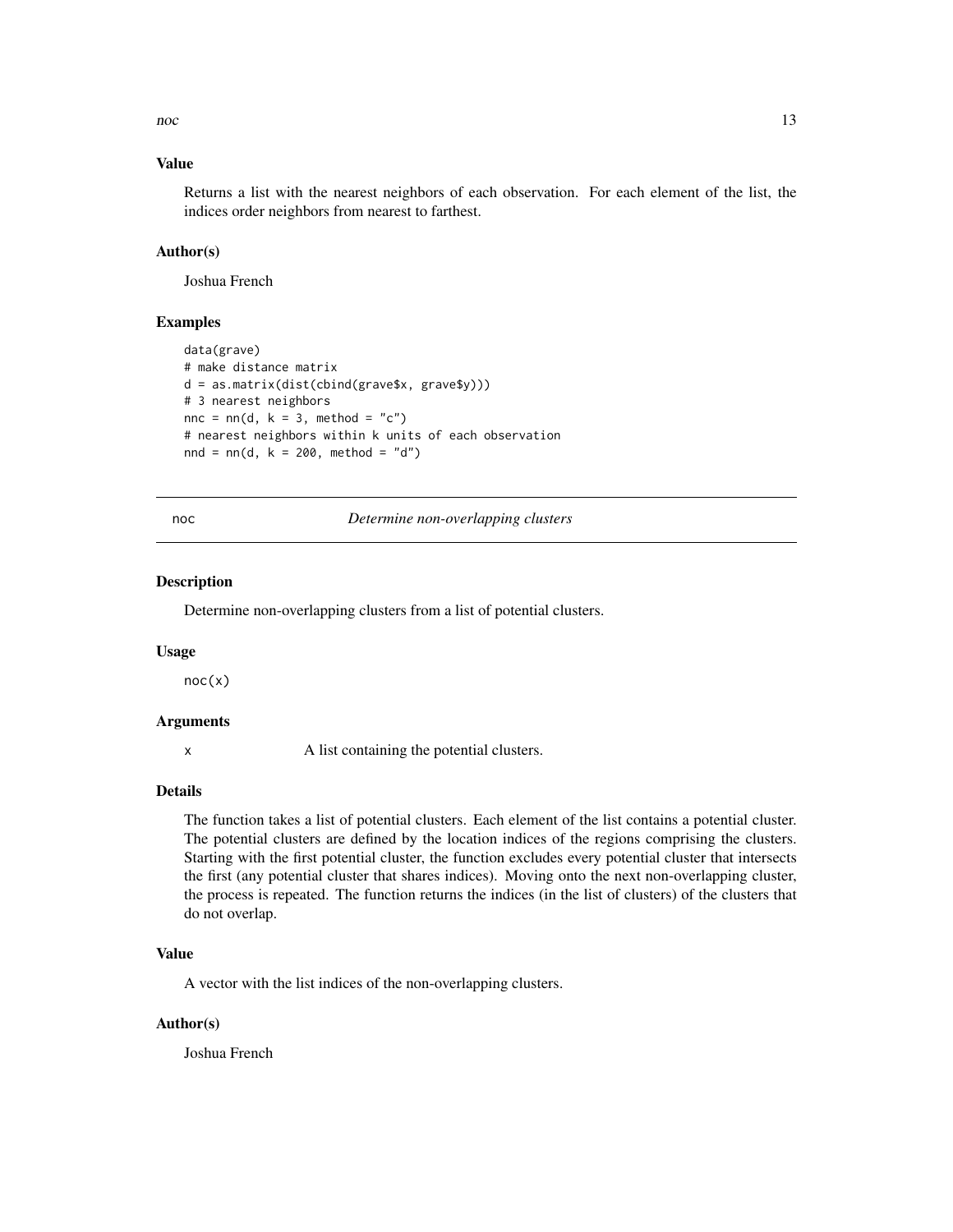# Examples

x = list(1:2, 1:3, 4:5, 4:6, 7:8) noc(x)

plot.kdenv *Plot a* kdenv *object.*

# Description

Plots an object from [kdest](#page-5-1) of class kdenv.

#### Usage

```
## S3 method for class 'kdenv'
plot(x, ..., shaded) = "gray56", shaded) = "lightly",main = "", \text{ legend} = FALSE)
```
# Arguments

| x         | An object of class kdeny produced by kdest.                                                                                                        |
|-----------|----------------------------------------------------------------------------------------------------------------------------------------------------|
| $\cdots$  | Additional graphical parameters passed to the plot. Fv function, which is used<br>internally for plotting.                                         |
| shadecol1 | Shade color for max/min envelopes. Default is a dark grey.                                                                                         |
| shadecol2 | Shade color for tolerance envelopes. Default is "lightgrey".                                                                                       |
| main      | A main title for the plot. Default is blank.                                                                                                       |
| legend    | Logical for whether a legend should automatically be displayed. Default is<br>FALSE. See Details for an explanation of the components of the plot. |

# Details

The solid line indicates the observed difference in the K functions for the cases and controls. The dashed line indicates the average difference in the K functions produced from the data sets simulated under the random labeling hypothesis when executing the kdest function.

#### See Also

[plot.fv](#page-0-0)

```
data(grave)
kd1 = kdest(grave, nsim = 19, level = 0.9)plot(kd1)
plot(kd1, legend = TRUE)
```
<span id="page-13-0"></span>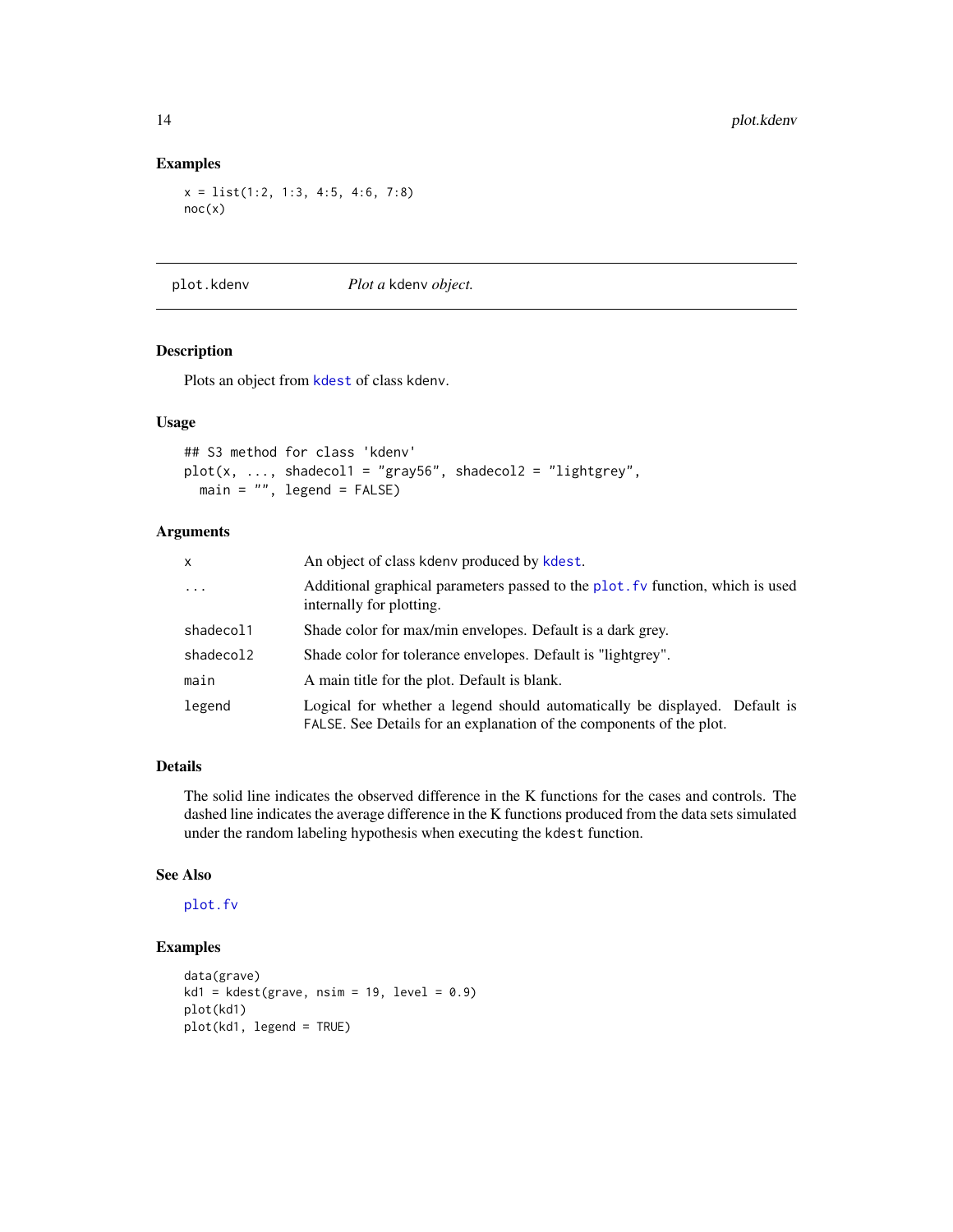<span id="page-14-0"></span>

Plots objects of class logrrenv produced by the [logrr](#page-8-1) function.

#### Usage

```
## S3 method for class 'logrrenv'
plot(x, ..., conlist = list(), main = "")
```
#### Arguments

|           | An object of class logrreny.                                                  |
|-----------|-------------------------------------------------------------------------------|
| $\ddotsc$ | Additional graphical parameters passed to the image im function. See Details. |
| conlist   | Additional argument passed to the contour. in function.                       |
| main      | A main title for the plot. Default is blank.                                  |

# Details

An important aspect of this plot is the color argument (col) used for displaying the regions outside the tolerance envelopes. If NULL (the implicit default), then the default color palette used by [image.im](#page-0-0) will be used. Simpler schemes, e.g., c("blue", "white", "orange") can suffice. See the examples.

# See Also

[plot.im](#page-0-0), [contour.im](#page-0-0)

```
data(grave)
logrrsim = logrr(grave, nsim = 9)
plot(logrrsim)
# no border or ribben (legend). Simple color scheme.
plot(logrrsim, col = c("blue", "white", "orange"), ribbon = FALSE, box = FALSE)
# alternate color scheme
plot(logrrsim, col = topo.colors(12))
```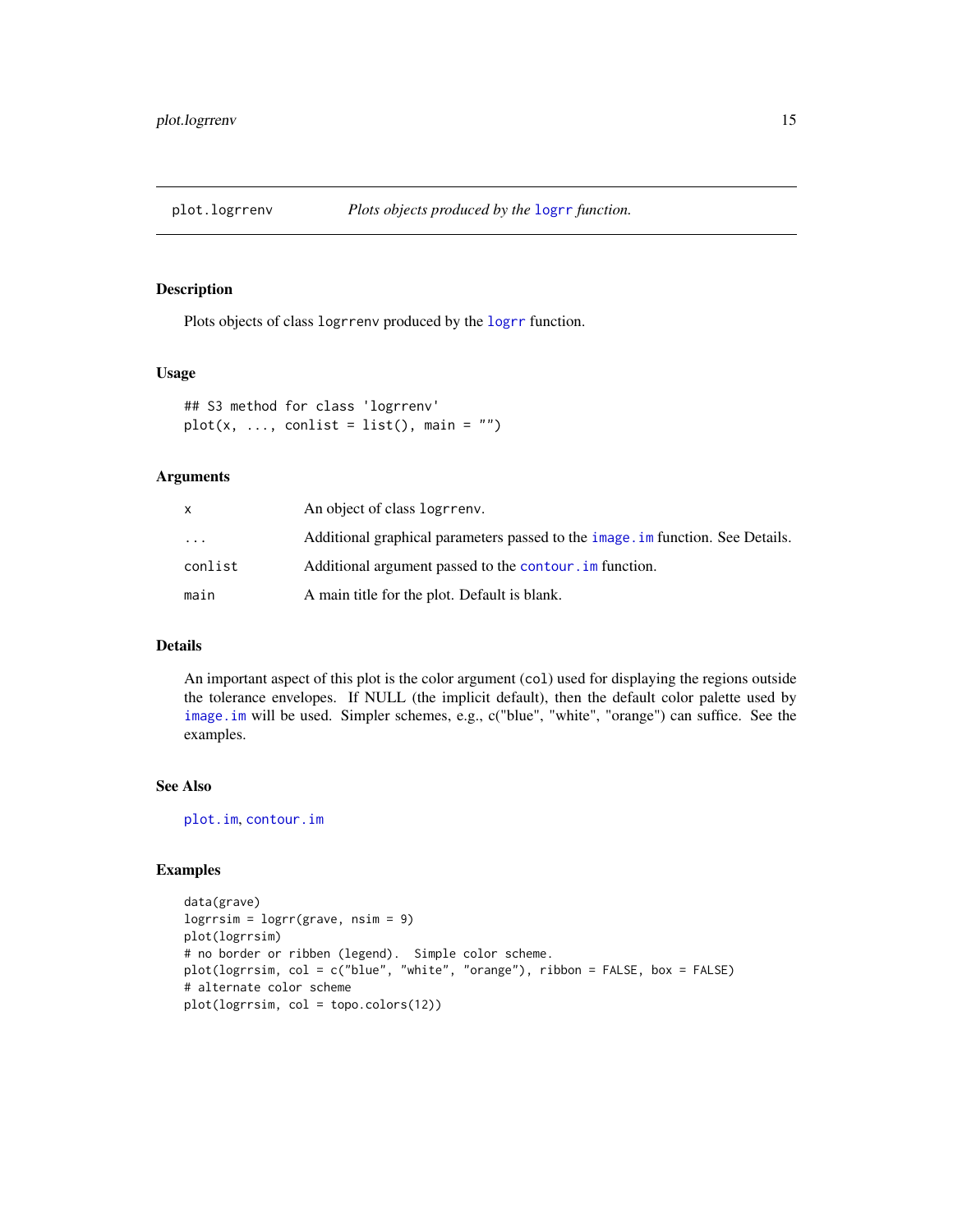<span id="page-15-0"></span>

Plots object of class scan from [spscan.test](#page-18-1).

#### Usage

```
## S3 method for class 'spscan'
plot(x, ..., nv = 100, border = NULL, ccol = NULL,clty = NULL, clwd = NULL)
```
# Arguments

| X        | An object of class spscan.                                                                                              |
|----------|-------------------------------------------------------------------------------------------------------------------------|
| $\ddots$ | Additional graphical parameters passed to the plot. ppp function.                                                       |
| nv       | The number of verticies to draw the cluster circles. Default is 100.                                                    |
| border   | The border color of the circle. Default is NULL, meaning black.                                                         |
| ccol     | Fill color of the circles. Default is NULL, indicating empty.                                                           |
| clty     | Line type of circles. Default is NULL, indicting $1ty = 1$ .                                                            |
| clwd     | Line width of circles. Default is NULL, indicating $1wd = 2$ for the most likely<br>cluster and $1wd = 1$ for the rest. |

# Details

If border, ccol, clty, or clwd are specified, then the length of these vectors must match nrow(x\$coords).

#### See Also

[plot.ppp](#page-0-0), [draw.circle](#page-0-0)

```
data(grave)
out = spscan.test(grave, case = 2, alpha = 0.1)
plot(out, chars = c(1, 20), main = "most likely cluster")
```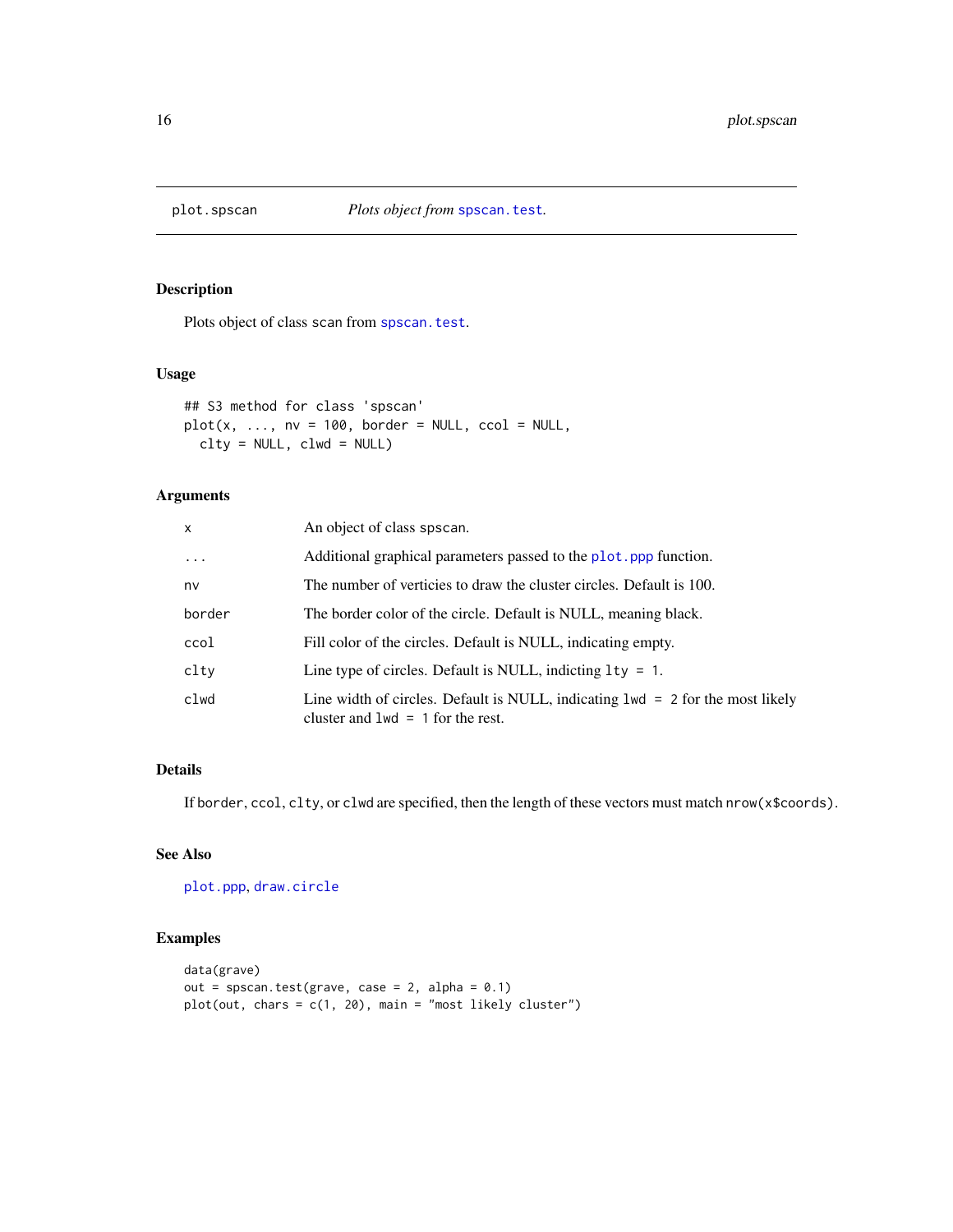<span id="page-16-0"></span>

qnn.test calculates statistics related to the q nearest neighbors method of comparing case and control point patterns under the random labeling hypothesis.

#### Usage

qnn.test(x,  $q = 5$ , nsim = 499, case = 2, longlat = FALSE)

#### **Arguments**

| $\mathsf{x}$ | A ppp object from the spatstat package with marks for the case and control<br>groups.                                                                                    |
|--------------|--------------------------------------------------------------------------------------------------------------------------------------------------------------------------|
| q            | A vector of positive integers indicating the values of q for which to do the q<br>nearest neighbors test.                                                                |
| nsim         | The number of simulations from which to compute p-value.                                                                                                                 |
| case         | The position of the name of the "case" group in levels (x\$marks). The default is<br>2.                                                                                  |
| longlat      | A logical value indicating whether Euclidean distance (FALSE) or Great Circle<br>(WGS84 ellipsoid, FALSE) should be used. Default is FALSE, i.e., Euclidean<br>distance. |

#### Value

Returns a list with the following components:

| qsum   | A dataframe with the number of neighbors (q), test statistic (Tq), and p-value<br>for each test.                          |
|--------|---------------------------------------------------------------------------------------------------------------------------|
| consum | A dataframe with the contrasts (contrast), test statistic (Tcon), and p-value (pval-<br>uecon) for the test of contrasts. |

# Author(s)

Joshua French

# References

Waller, L.A., and Gotway, C.A. (2005). Applied Spatial Statistics for Public Health Data. Hoboken, NJ: Wiley.

Cuzick, J., and Edwards, R. (1990). Spatial clustering for inhomogeneous populations. Journal of the Royal Statistical Society. Series B (Methodological), 73-104.

Alt, K.W., and Vach, W. (1991). The reconstruction of "genetic kinship" in prehistoric burial complexes-problems and statistics. Classification, Data Analysis, and Knowledge Organization, 299-310.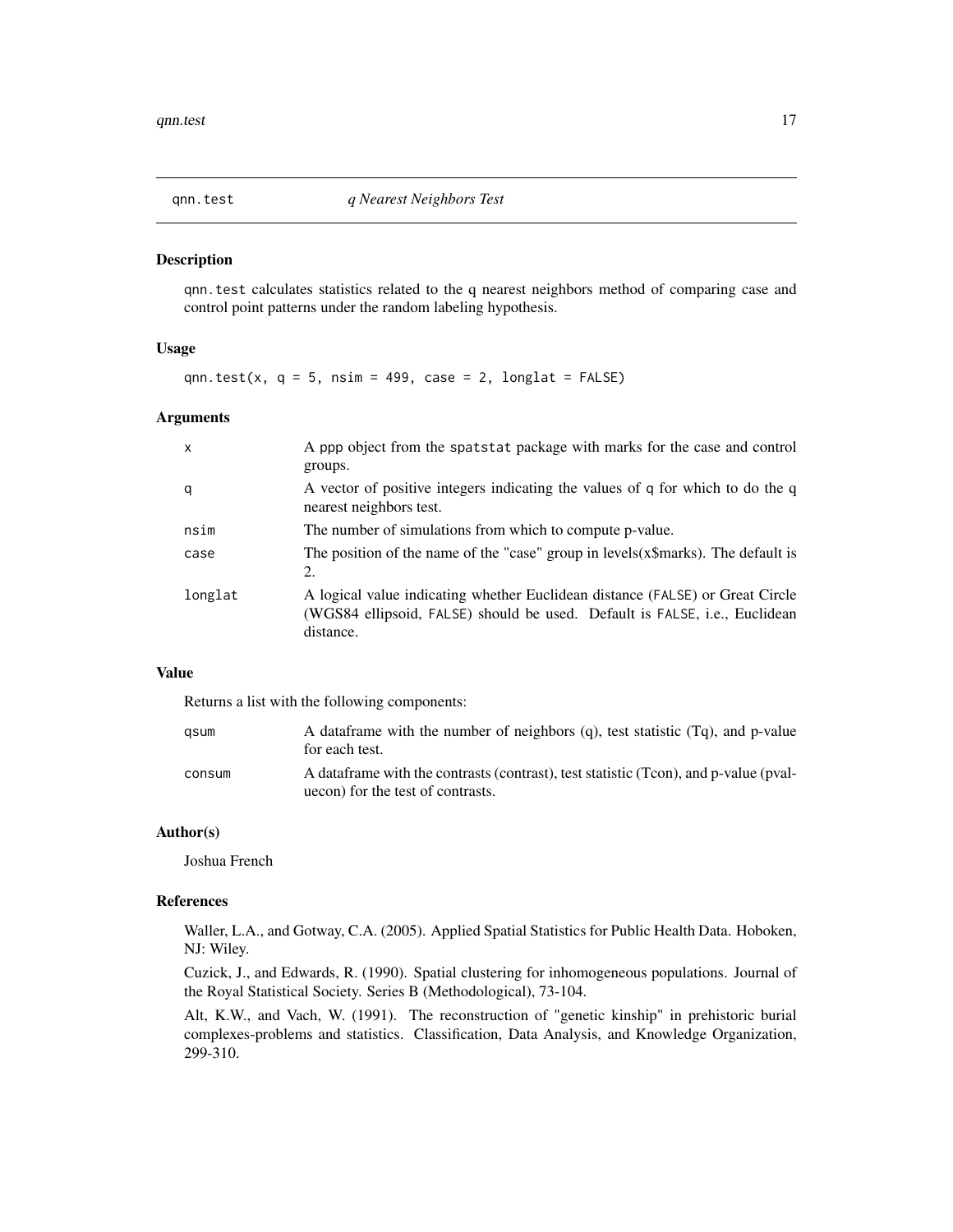# Examples

```
data(grave)
qnn.test(grave, q = c(3, 5, 7, 9, 11, 13, 15))
```
spdensity *Kernel smoothed spatial density of point pattern*

# Description

spdensity computes a kernel smoothed spatial density function from a point pattern. This function is basically a wrapper for [density.ppp](#page-0-0). The [density.ppp](#page-0-0) function computes the spatial intensity of a point pattern; the spdensity function scales the intensity to produce a true spatial density.

#### Usage

```
spdensity(x, sigma = NULL, ..., weights = NULL, edge = TRUE,
 varcov = NULL, at = "pixels", leaveoneout = TRUE, adjust = 1,
 diggle = FALSE, kernel = "gaussian", scalekernel = is.character(kernel),
 positive = FALSE, verbose = TRUE)
```
#### Arguments

| X           | Point pattern (object of class "ppp").                                                                                                                                                                                                                                                        |
|-------------|-----------------------------------------------------------------------------------------------------------------------------------------------------------------------------------------------------------------------------------------------------------------------------------------------|
| sigma       | Standard deviation of isotropic smoothing kernel. Either a numerical value, or a<br>function that computes an appropriate value of sigma.                                                                                                                                                     |
| $\cdots$    | Additional arguments passed to pixellate. ppp and as mask to determine the<br>pixel resolution, or passed to sigma if it is a function.                                                                                                                                                       |
| weights     | Optional weights to be attached to the points. A numeric vector, numeric matrix,<br>an expression, or a pixel image.                                                                                                                                                                          |
| edge        | Logical value indicating whether to apply edge correction.                                                                                                                                                                                                                                    |
| varcov      | Variance-covariance matrix of anisotropic smoothing kernel. Incompatible with<br>sigma.                                                                                                                                                                                                       |
| at          | String specifying whether to compute the intensity values at a grid of pixel lo-<br>cations (at="pixels") or only at the points of x (at="points").                                                                                                                                           |
| leaveoneout | Logical value indicating whether to compute a leave-one-out estimator. Appli-<br>cable only when at="points".                                                                                                                                                                                 |
| adjust      | Optional. Adjustment factor for the smoothing parameter.                                                                                                                                                                                                                                      |
| diggle      | Logical. If TRUE, use the Jones-Diggle improved edge correction, which is more<br>accurate but slower to compute than the default correction.                                                                                                                                                 |
| kernel      | The smoothing kernel. A character string specifying the smoothing kernel (cur-<br>rent options are "gaussian", "epanechnikov", "quartic" or "disc"), or a<br>pixel image (object of class "im") containing values of the kernel, or a function $(x, y)$<br>which yields values of the kernel. |

<span id="page-17-0"></span>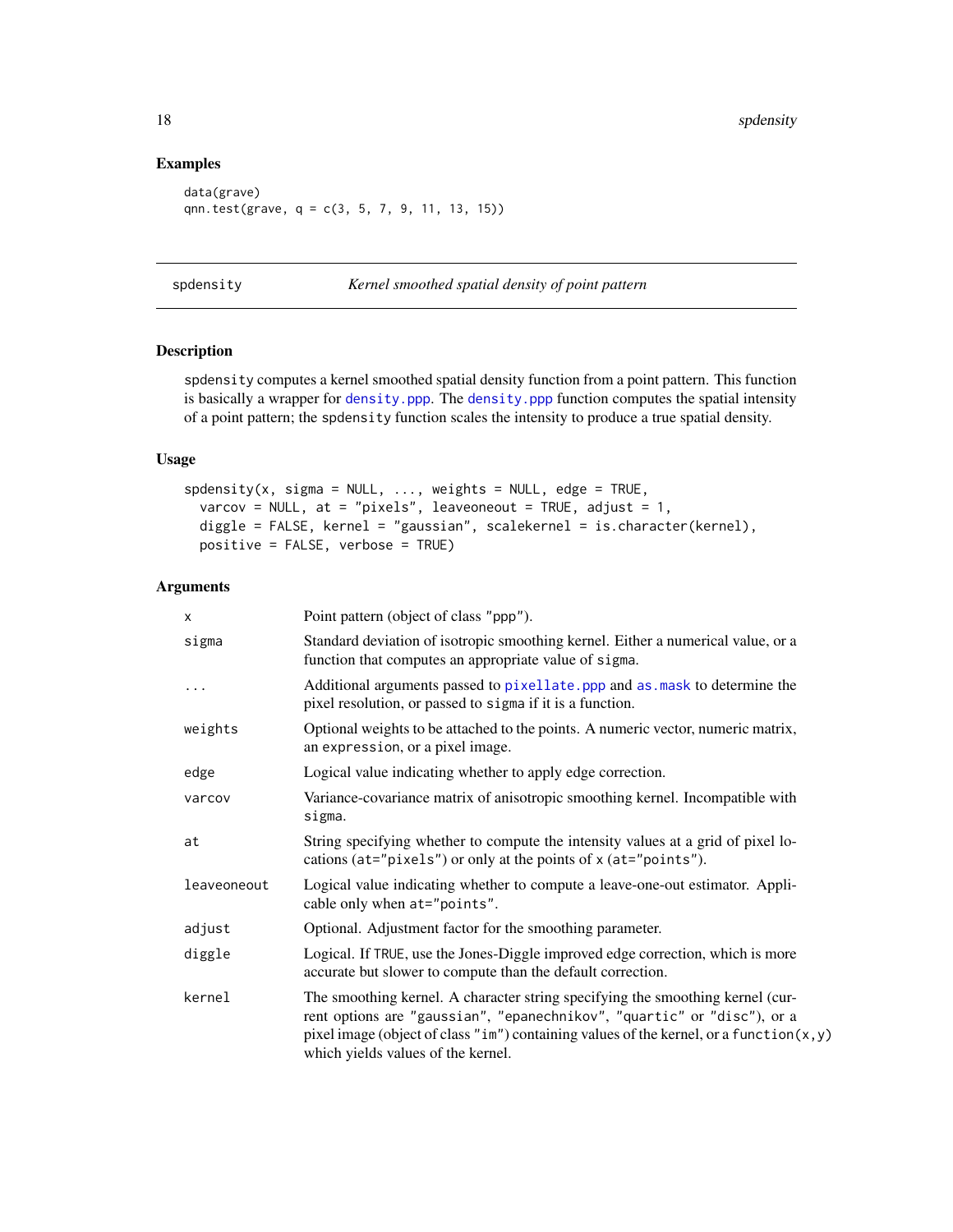# <span id="page-18-0"></span>spscan.test 19

| scalekernel | Logical value. If scalekernel=TRUE, then the kernel will be rescaled to the<br>bandwidth determined by sigma and varcov: this is the default behaviour when<br>kernel is a character string. If scalekernel=FALSE, then sigma and varcov<br>will be ignored: this is the default behaviour when kernel is a function or a<br>pixel image. |
|-------------|-------------------------------------------------------------------------------------------------------------------------------------------------------------------------------------------------------------------------------------------------------------------------------------------------------------------------------------------|
| positive    | Logical value indicating whether to force all density values to be positive num-<br>bers. Default is FALSE.                                                                                                                                                                                                                               |
| verbose     | Logical value indicating whether to issue warnings about numerical problems<br>and conditions.                                                                                                                                                                                                                                            |

# Value

This function produces the spatial density of x as an object of class im from the spatstat package.

# Author(s)

Joshua French

# References

Waller, L.A. and Gotway, C.A. (2005). Applied Spatial Statistics for Public Health Data. Hoboken, NJ: Wiley.

# See Also

[density.ppp](#page-0-0)

# Examples

```
data(grave)
contour(spdensity(grave))
```
<span id="page-18-1"></span>spscan.test *Spatial Scan Test*

# Description

spscan.test performs the spatial scan test of Kulldorf (1997) for case/control point data.

# Usage

```
spscan.test(x, case = 2, nsim = 499, alpha = 0.1, maxd = NULL,
 cl = NULL, longlat = FALSE)
```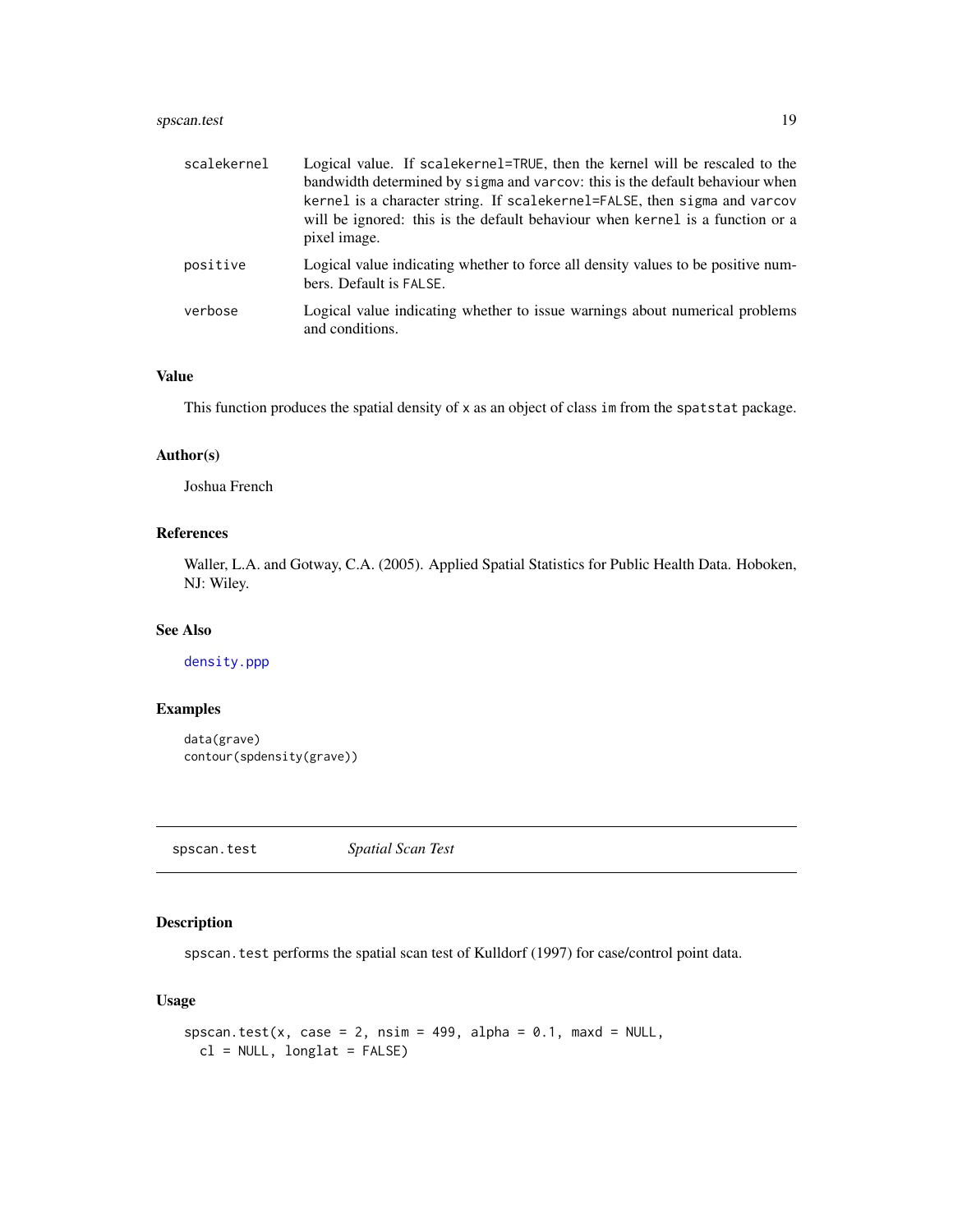# <span id="page-19-0"></span>Arguments

| $\mathsf{x}$ | A ppp object from the spatstat package with marks for the case and control<br>groups.                                                                                            |
|--------------|----------------------------------------------------------------------------------------------------------------------------------------------------------------------------------|
| case         | The position of the name of the "case" group in $levels(x\$ —sarks). The default<br>is 2. x\$marks is assumed to be a factor. Automatic conversion is attempted if it<br>is not. |
| nsim         | The number of simulations from which to compute the p-value. A non-negative<br>integer. Default is 499.                                                                          |
| alpha        | The significance level to determine whether a cluster is significant. Default is<br>0.1.                                                                                         |
| maxd         | The radius of the largest possible cluster to consider. Default is NULL, i.e., no<br>limit.                                                                                      |
| cl           | A cluster object created by make Cluster, or an integer to indicate number of<br>child-processes (integer values are ignored on Windows) for parallel evalua-<br>tions.          |
| longlat      | A logical value indicating whether Euclidean distance (FALSE) or Great Circle<br>(WGS84 ellipsoid, FALSE) should be used. Default is FALSE, i.e., Euclidean<br>distance.         |

#### Details

The test is performed using the random labeling hypothesis. The windows are circular and extend from the observed data locations. The clusters returned are non-overlapping, ordered from most significant to least significant. The first cluster is the most likely to be a cluster. If no significant clusters are found, then the most likely cluster is returned (along with a warning).

Setting cl to a positive integer MAY speed up computations on non-Windows computers. However, parallelization does have overhead cost, and there are cases where parallelization results in slower computations.

#### Value

Returns a list of length two of class scan. The first element (clusters) is a list containing the significant, non-ovlappering clusters, and has the the following components:

| coords    | The centroid of the significant clusters.                                             |
|-----------|---------------------------------------------------------------------------------------|
| r         | The radius of the window of the clusters.                                             |
| pop       | The total population in the cluser window.                                            |
| cases     | The observed number of cases in the cluster window.                                   |
| expected  | The expected number of cases in the cluster window.                                   |
| smr       | Standarized mortaility ratio (observed/expected) in the cluster window.               |
| rr        | Relative risk in the cluster window.                                                  |
| propcases | Proportion of cases in the cluster window.                                            |
| loglikrat | The loglikelihood ratio for the cluster window (i.e., the log of the test statistic). |
| pvalue    | The pyalue of the test statistic associated with the cluster window.                  |
|           |                                                                                       |

The second element of the list is the centroid coordinates. This is needed for plotting purposes.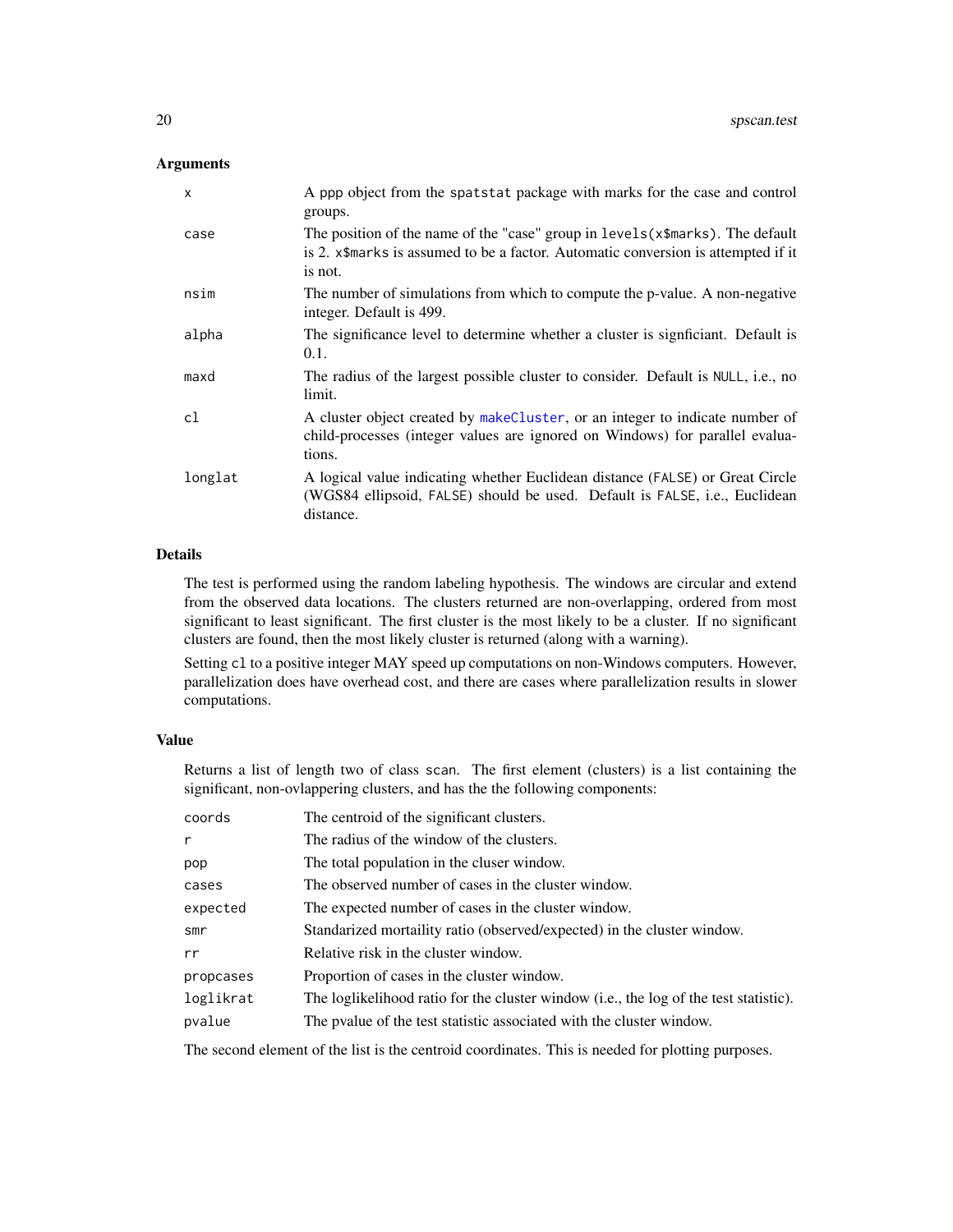# spscan.test 21

# Author(s)

Joshua French

# References

Kulldorff M., Nagarwalla N. (1995) Spatial disease clusters: Detection and Inference. Statistics in Medicine 14, 799-810.

Kulldorff, M. (1997) A spatial scan statistic. Communications in Statistics – Theory and Methods 26, 1481-1496.

Waller, L.A. and Gotway, C.A. (2005). Applied Spatial Statistics for Public Health Data. Hoboken, NJ: Wiley.

```
data(grave)
out = spscan.test(grave, nsim = 99)
plot(out, chars = c(1, 20), main = "most likely cluster")# get warning if no significant cluster
out2 = spscan.test(grave, alpha = 0.001, nsim = 99)
```